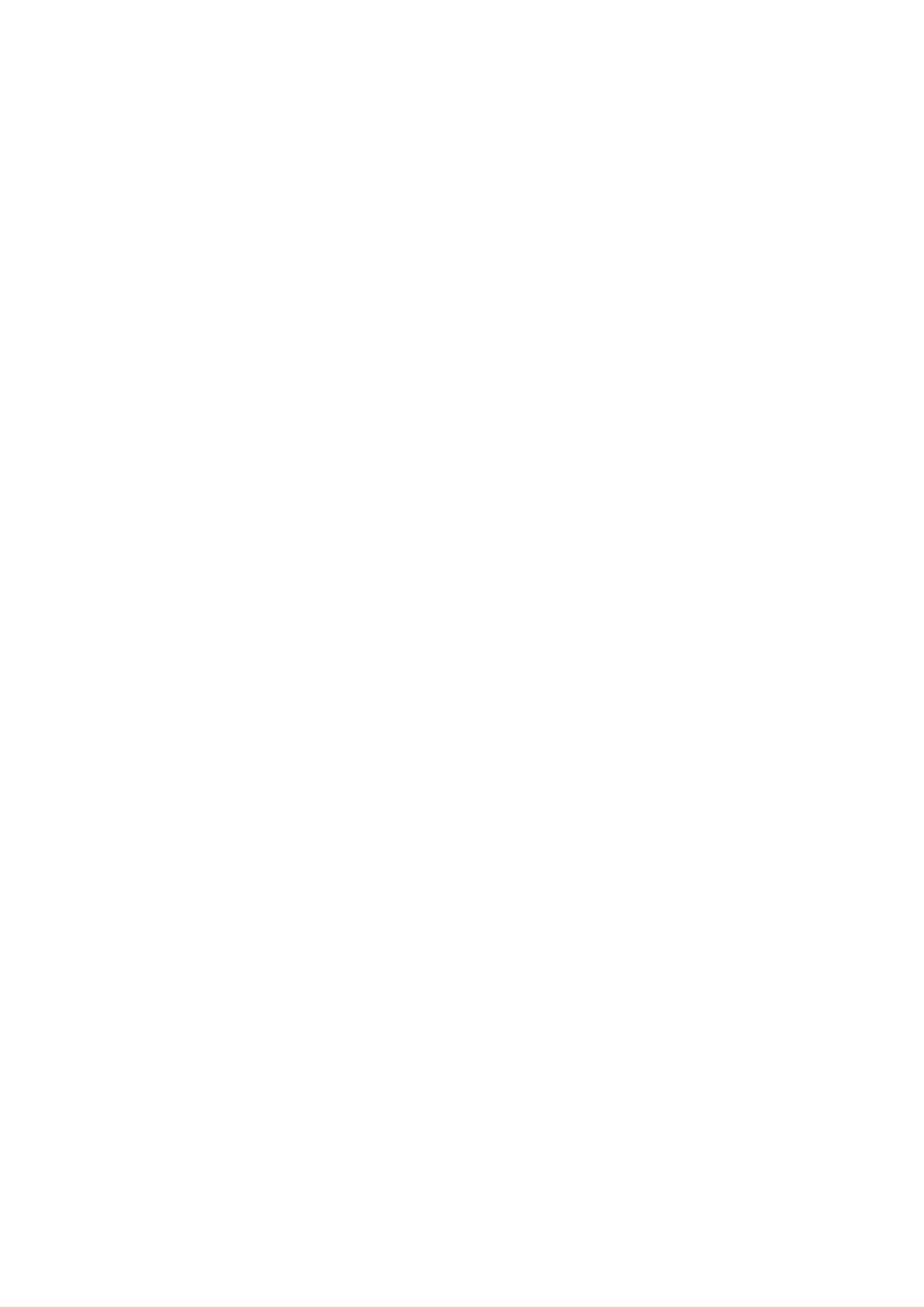By Mary Munro-Hill

Cambridge Scholars Publishing

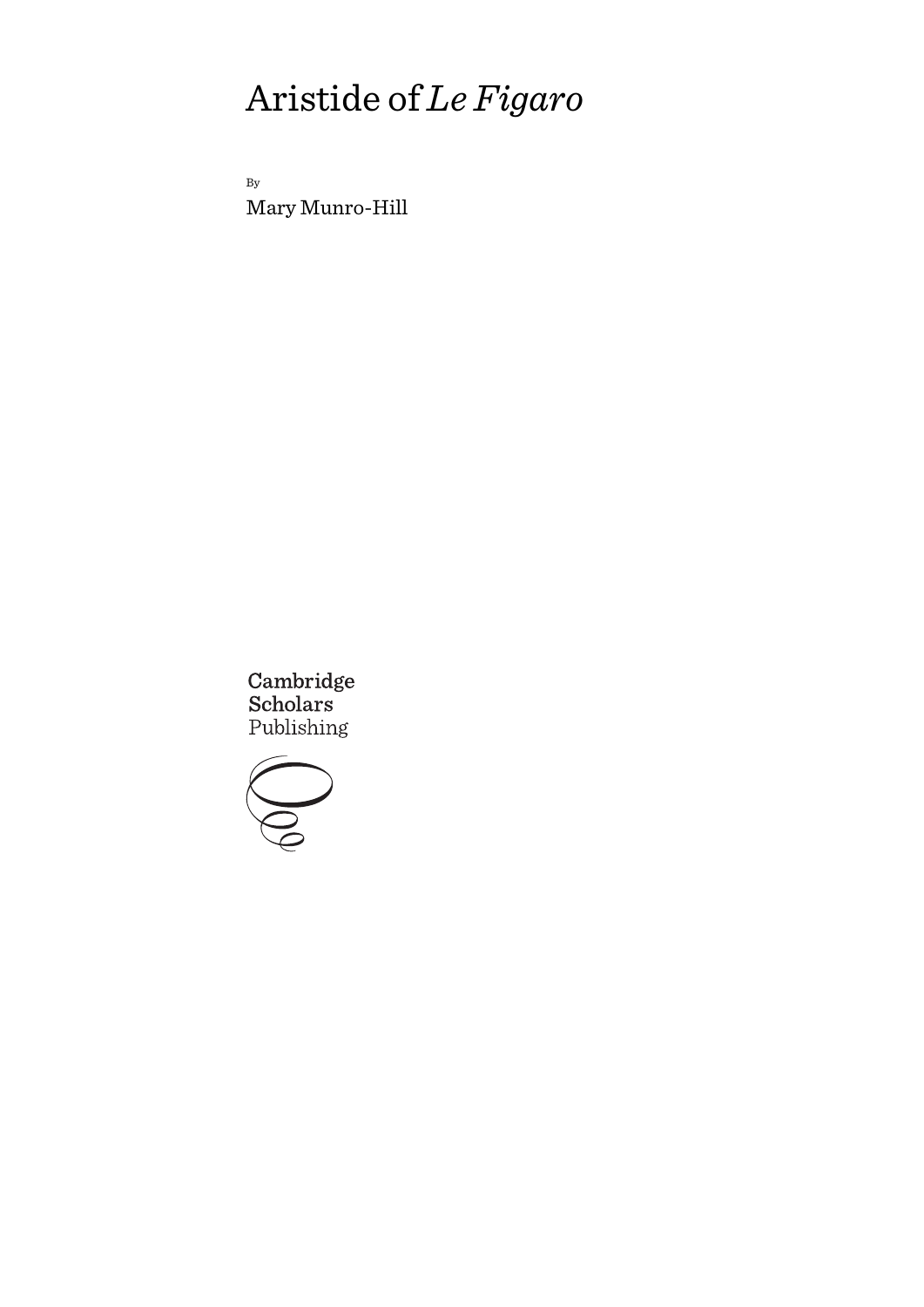By Mary Munro-Hill

This book first published 2017

Cambridge Scholars Publishing

Lady Stephenson Library, Newcastle upon Tyne, NE6 2PA, UK

British Library Cataloguing in Publication Data A catalogue record for this book is available from the British Library

Copyright © 2017 by Mary Munro-Hill

All rights for this book reserved. No part of this book may be reproduced, stored in a retrieval system, or transmitted, in any form or by any means, electronic, mechanical, photocopying, recording or otherwise, without the prior permission of the copyright owner.

ISBN (10): 1-4438-5615-0 ISBN (13): 978-1-4438-5615-7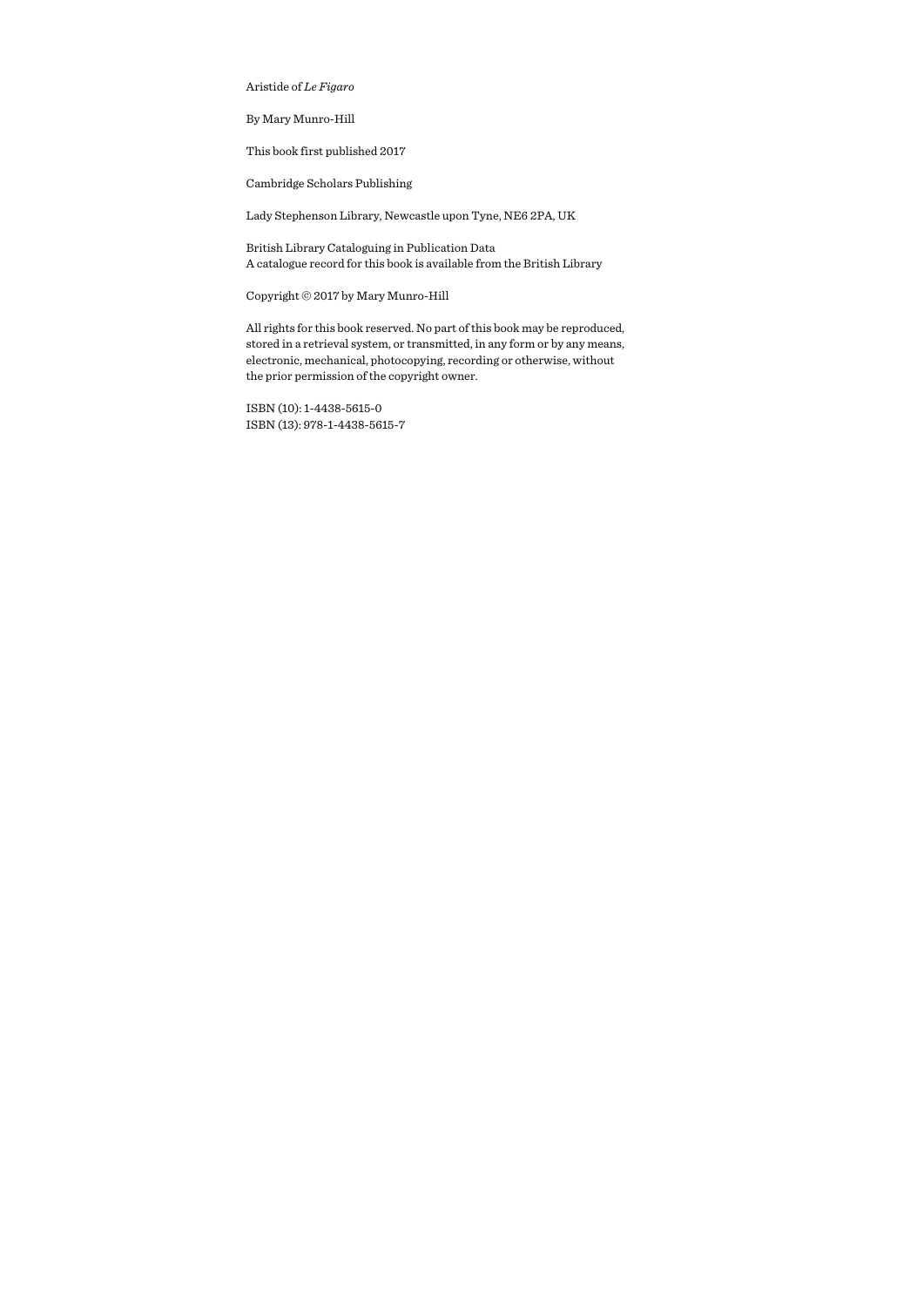In loving memory of my husband Peter (Thomas Peter Hill 1916-2005)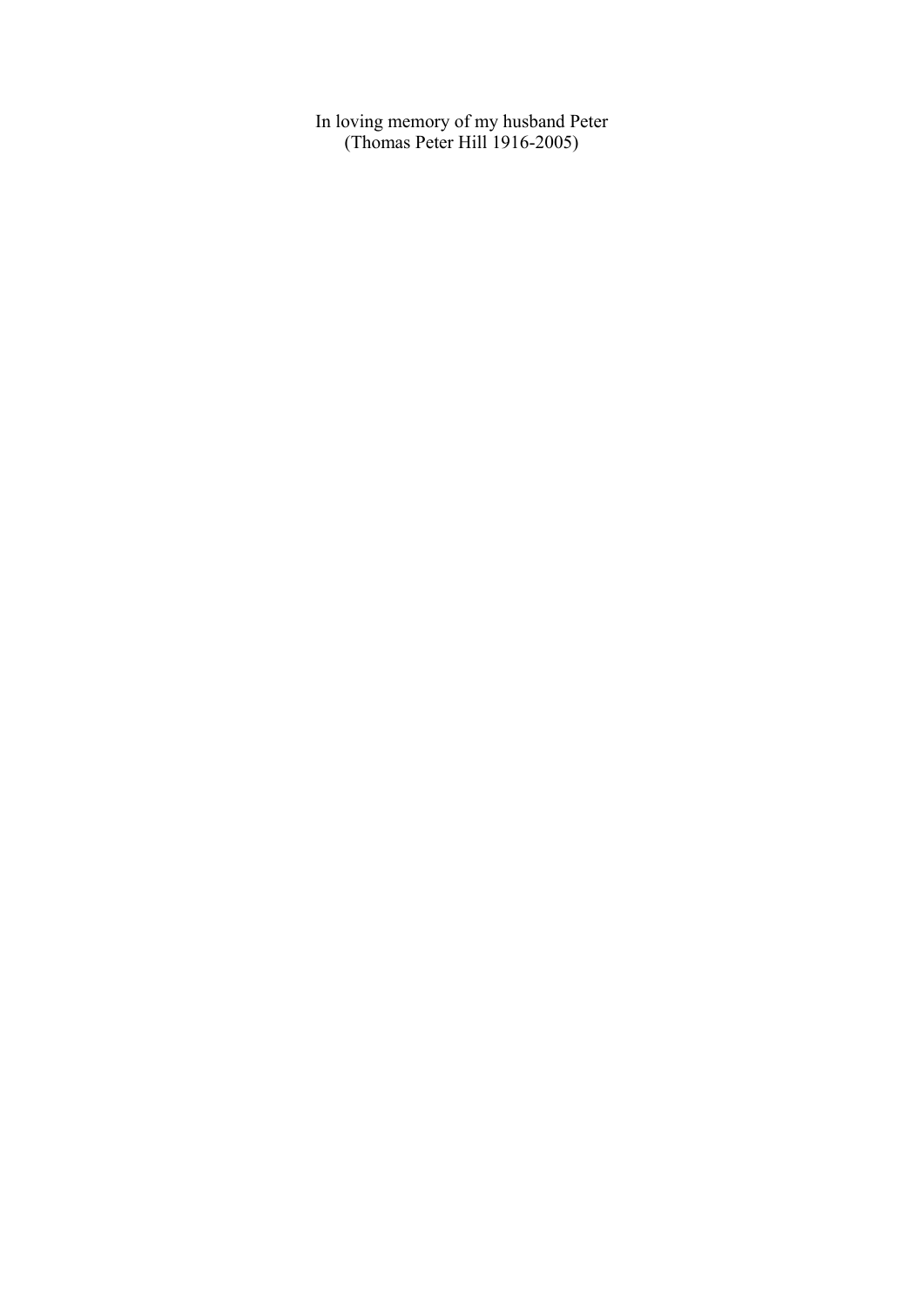

Aristide at Coye-la-Forêt in 1986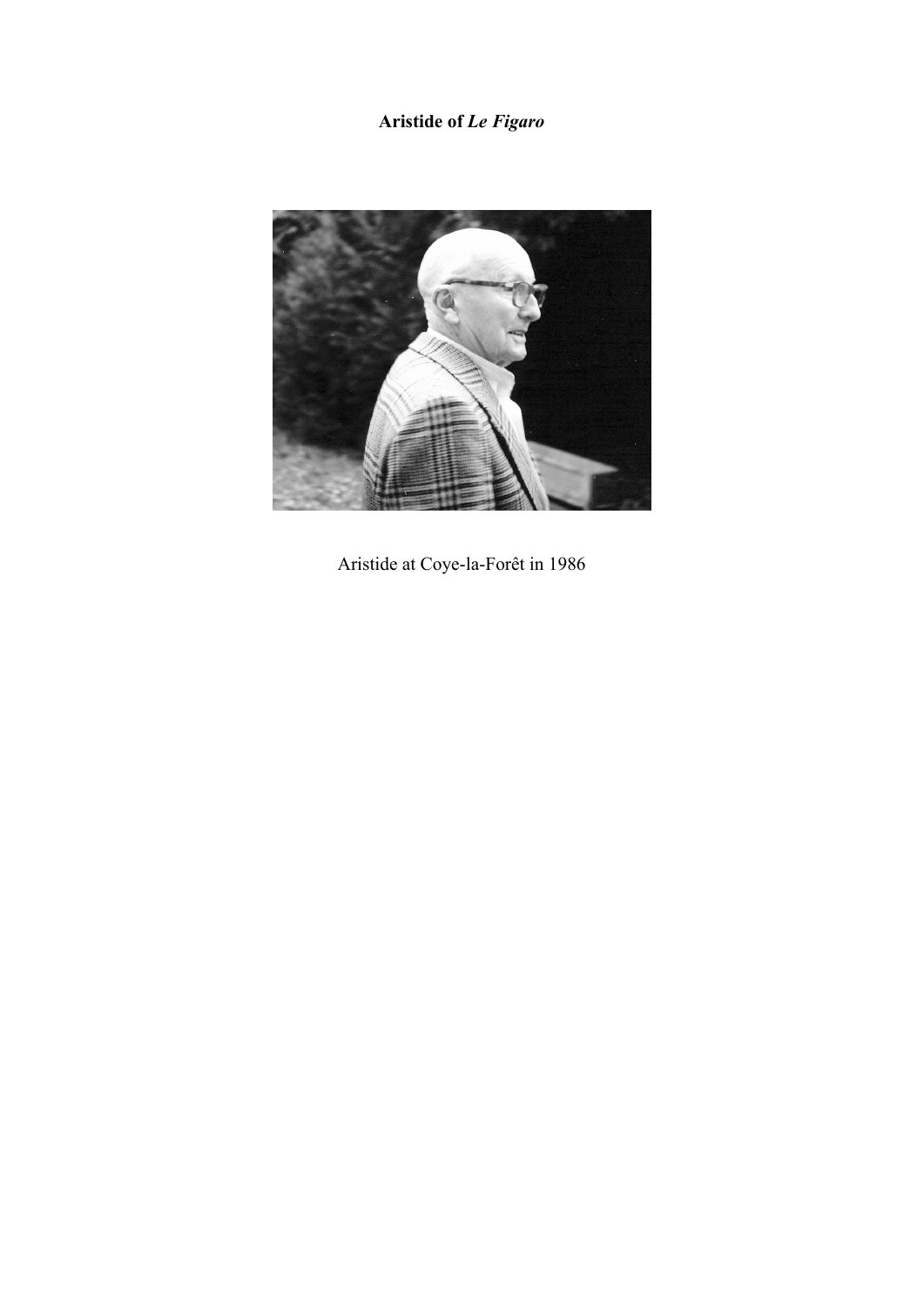# TABLE OF CONTENTS

| Aristide of Le Figaro            |
|----------------------------------|
| Aristide : l'homme et l'œuvre    |
| The Chronique de langue          |
| Le bon usage                     |
| Spelling                         |
| Syntax                           |
| Agreements                       |
| Le mot juste                     |
| Aristide and Specialist Language |
| Adieu, Aristide !                |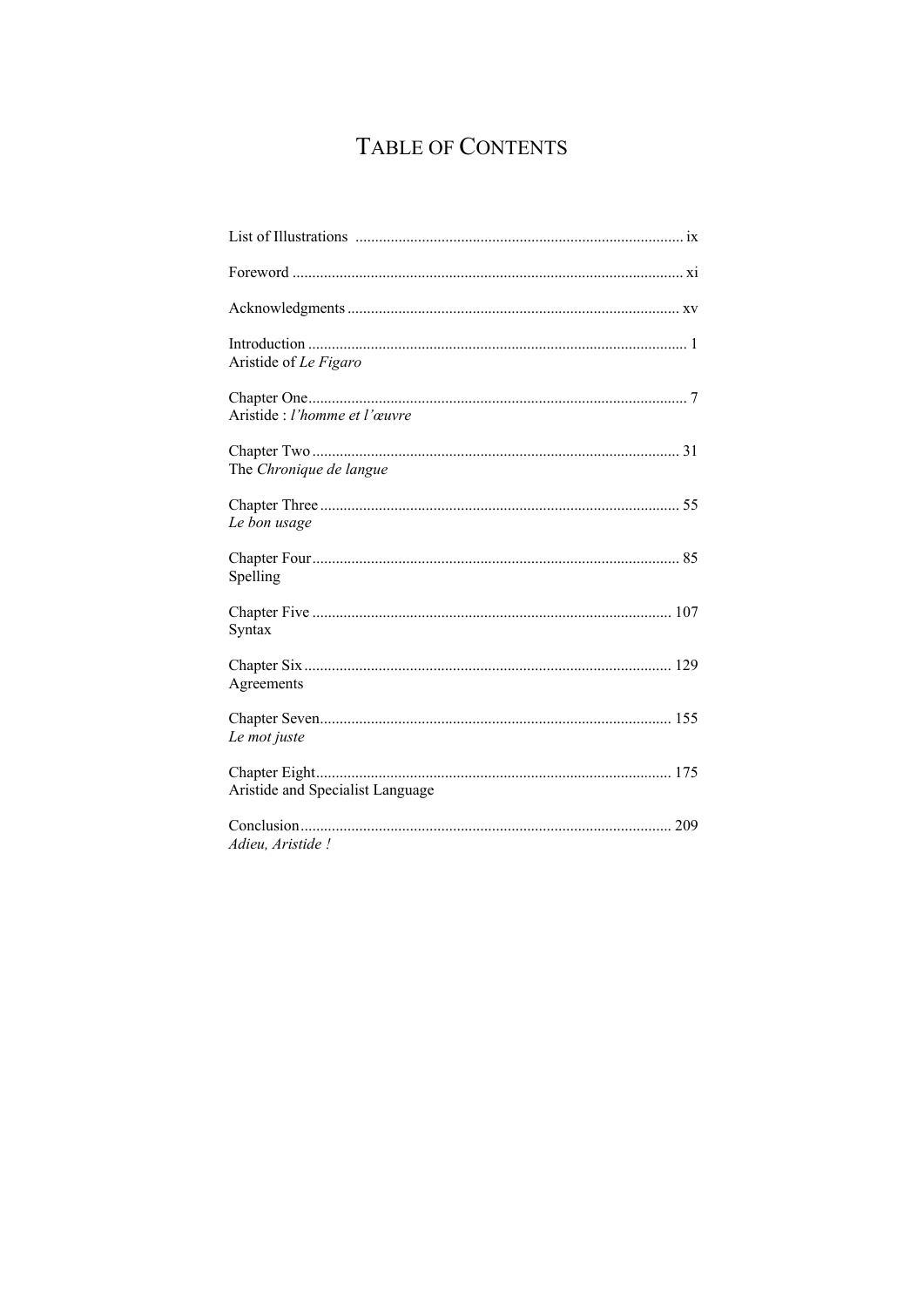#### Table of Contents

| Poetry |  |
|--------|--|
|        |  |
|        |  |
|        |  |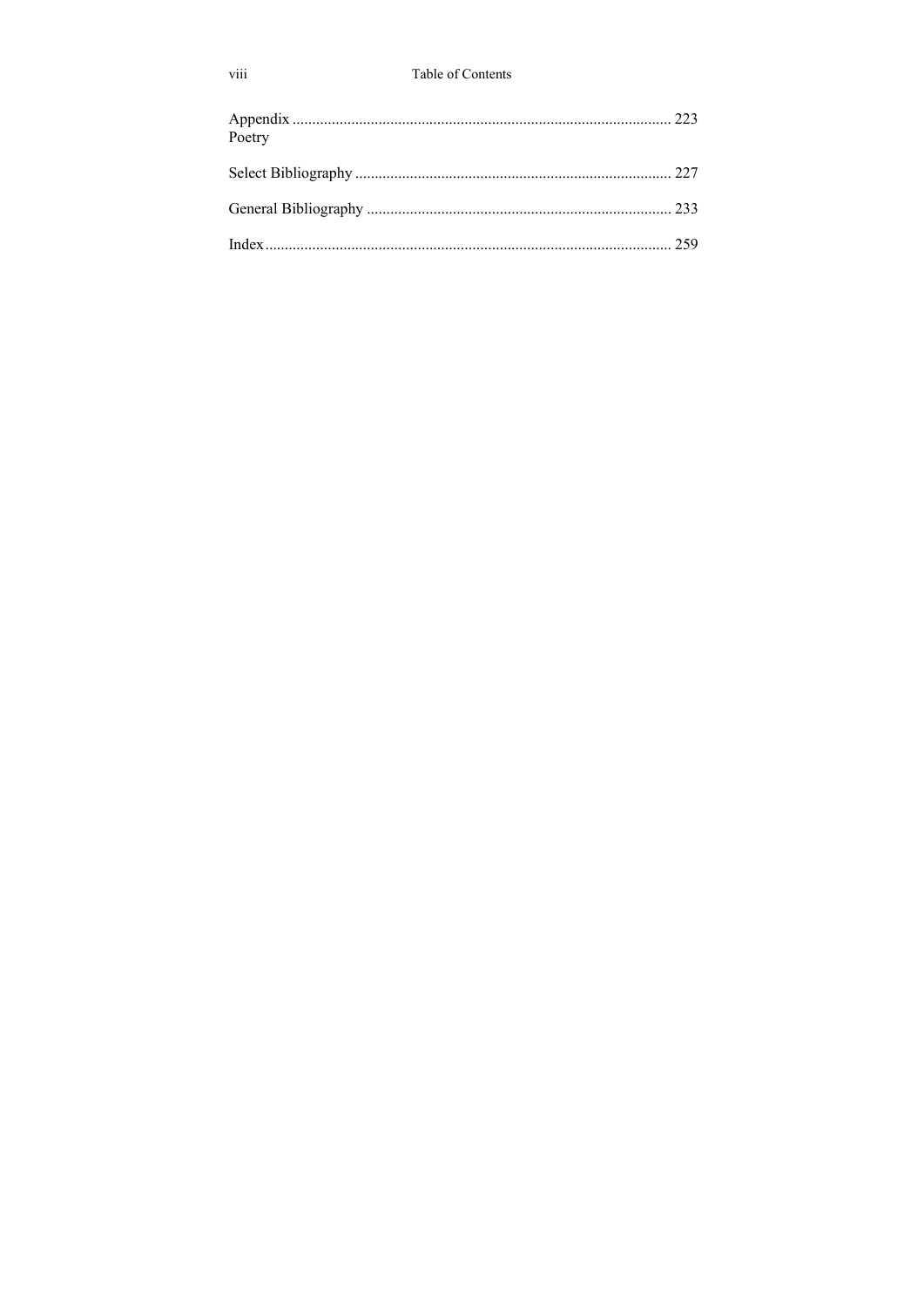# LIST OF ILLUSTRATIONS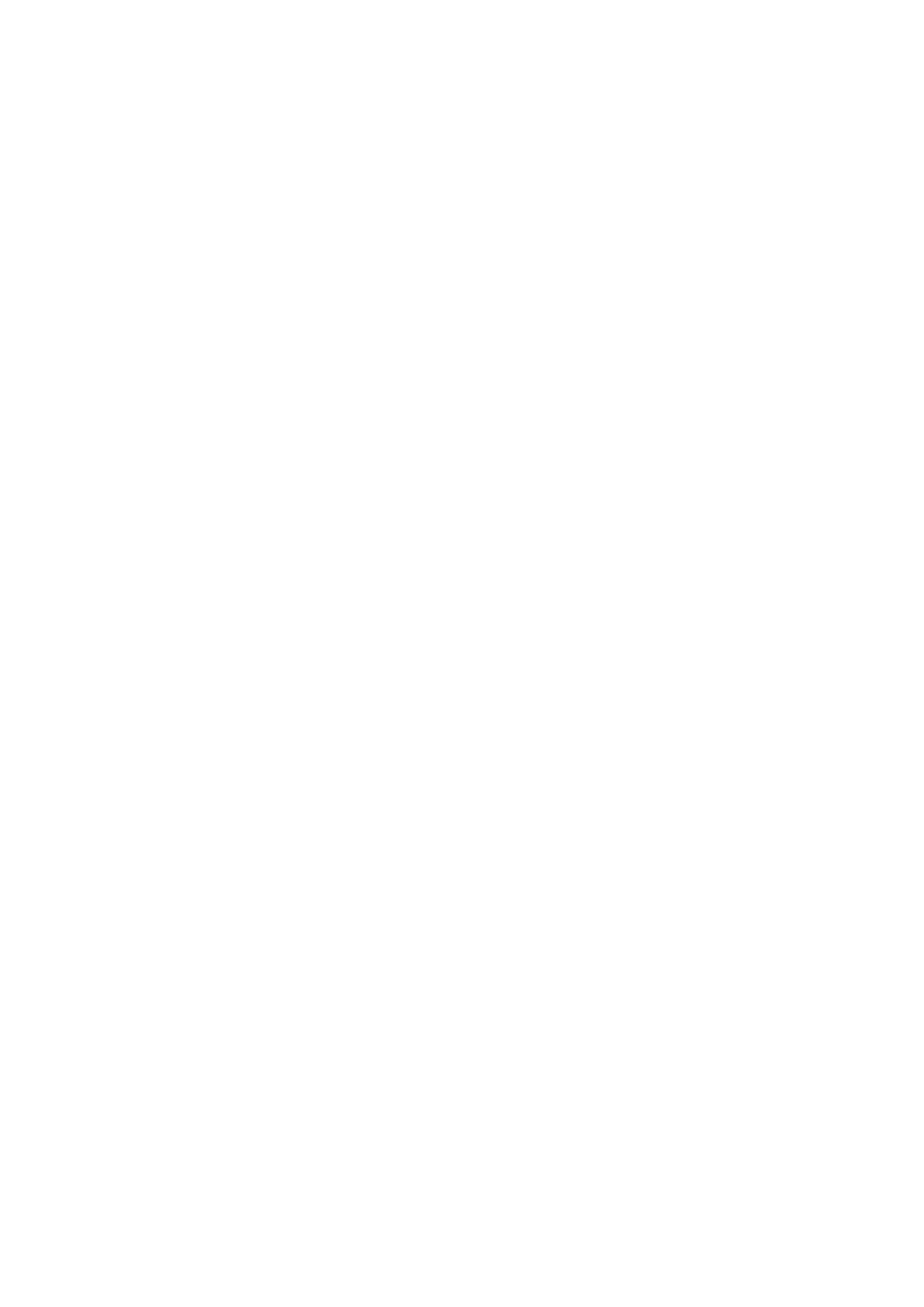### FOREWORD

### ARISTIDE OF *LE FIGARO*

The publication of this book has been timed to coincide with the twentyfifth anniversary of Aristide's death. Maurice (Aristide) Chapelan was born on 1 January 1906 at Valence (Drôme) and died on 14 March 1992 at Deuil-la-Barre (Val d'Oise), barely 30 kilometres from his home at Coyela-Forêt (Oise).

 The book is intended for all who know and love the French language students and teachers alike—especially those who appreciate its innate clarity and precision and perhaps despair when they discern too rapid a change in its written or spoken form. The work of Aristide, *chroniqueur du langage*, sheds light on the state of the French language during the latter decades of the twentieth century.

 From my schooldays I have been a passionate Francophile. One of my main ambitions in life was to speak and write perfect French and to teach others to do the same. In my desire to achieve such perfection I seemed blessed from the beginning. At primary school I was taught the mechanics of language—parts of speech, sentence structure and clause analysis—and at home I was privileged to have a father who was a gifted linguist and sound grammarian, who spoke excellent German and Spanish and loved the English language: he encouraged me in my endeavours. At the Hull High School for Girls, Tranby Croft, my *professeur de français* was a well-read, cultured Frenchwoman, who taught me for six years before her retirement and return to France in 1960. We wrote to each other regularly and met frequently until her death in the 1980s. She was fond of me on account of my love of her language and my linguistic ability.

 Mademoiselle Marguerite Canel, born at Sées (Orne) in the closing years of the nineteenth century, had contacts in Paris through whom she found *correspondantes* for us all. The pen-friend allotted to me, Michèle Guilhem, was a perfect choice and became a life-long friend. Michèle was an only child. Her father, Jean, a teacher of *français-latin-grec*, was as a young man of 38 in 1956 already *proviseur* of a *lycée* in Paris. Among his many activities he wrote a weekly column, *Université Jeunesse*, for *la Dépêche du Midi*; Jean would eventually become *Directeur du Centre*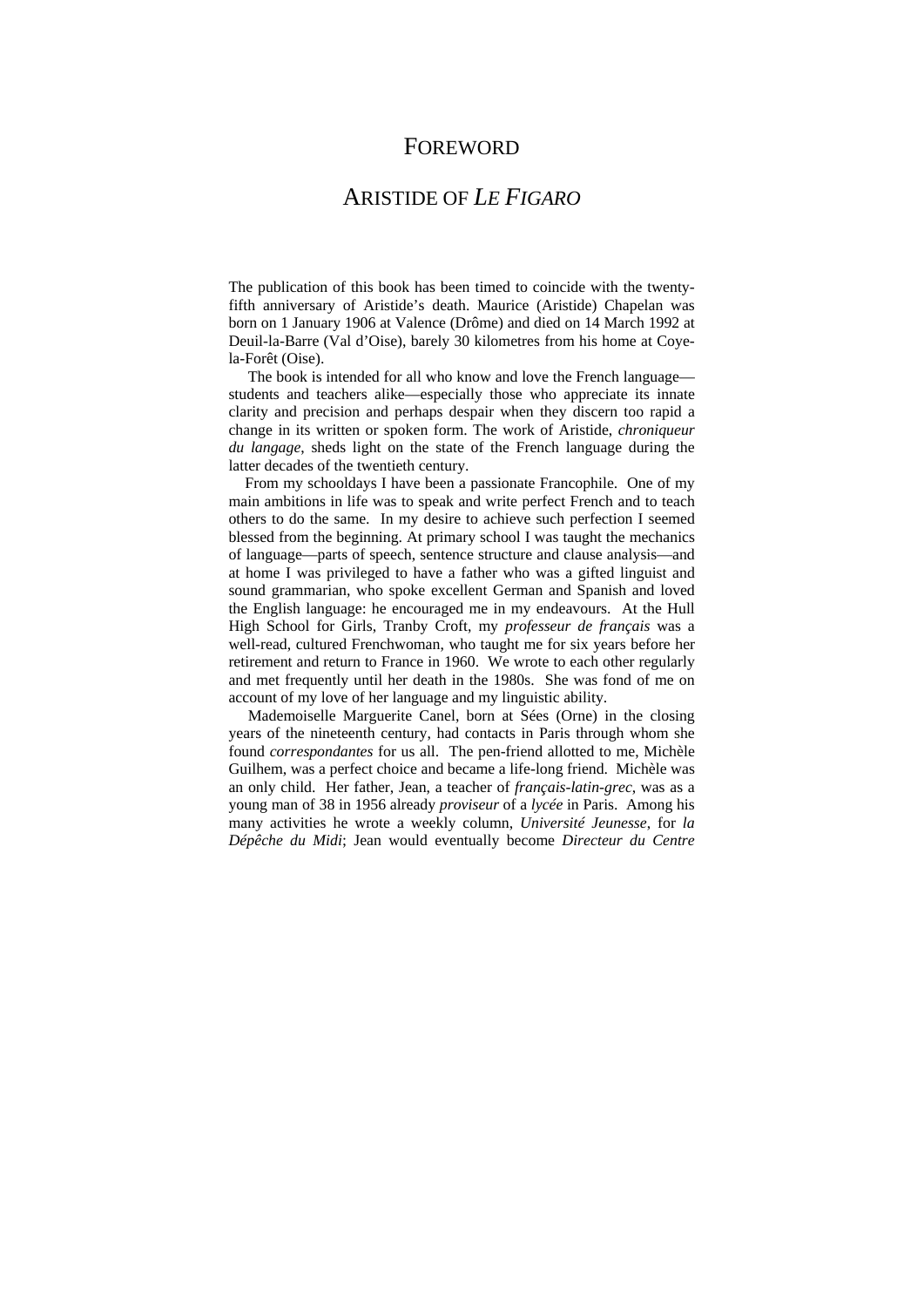#### xii Foreword

*National de documentation pédagogique*. Michèle's mother, Thérèse, was a successful judge, destined to become one of the highest-ranking *magistrates* at the *Cour de Cassation*. Both were *décorés de la Légion d'honneur* and Jean received the *Palmes Académiques.* Despite their undoubted education, neither knew more than a few words of English: Jean spoke German and Thérèse had studied Spanish. Although Michèle often wrote to me in English, she usually preferred to speak French, saying « Je m'exprime mieux dans ma langue ».

 Jean and Thérèse, both born in the Tarn, welcomed me warmly and treated me as a second daughter. I stayed with them every summer at Cordes-sur-Ciel (Cordes en Albigeois—Tarn) and often at their apartment in Paris. The linguistic and cultural experiences I thus enjoyed with the Guilhem family were infinitely more profitable to me than the undergraduate years I spent in Regent's Park, at Bedford College, University of London, in the early 1960s, pleasant though they were.

 My ambition was gradually being realised, thanks to Marguerite Canel and her choice of penfriend for me—Michèle—who, with her parents and grand-parents, became my French family, all of them dearly loved and now sorely missed.

 Whenever I found myself in France I enjoyed reading the *chroniques du langage*, those in the provincial newspaper, *La Dépêche du Midi*, as well as those in the national press, especially *Le Figaro* and *Le Monde*. Finding *Le Monde* somewhat austere and forbidding, I had always preferred *Le Figaro* and read it avidly. Later, when my husband and I stayed on the Côte d'Azur, I discovered Alain Guillermou's *chronique* in *Nice-Matin*.

 In 1986 I completed a dissertation on Aristide and his *chroniques du langage* ("Aristide of *Le Figaro*") for my MA degree at the University of Hull. During my research for that work I had become so engrossed in the *genre* that I decided to pursue my study of it in greater depth: hence my PhD thesis on Aristide and the *chroniques du langage* in the French press, which has inspired this book.

 Not only did I have the privilege of corresponding with Aristide and visiting him between 1986 and 1991 but, through him, I also had the honour of meeting some of those illustrious *Académiciens*, of whom Aristide and other *chroniqueurs* had so often written and many of whose books I had read. On account of my continuing work on the *chroniques de langue* I was invited to attend the special session of the *Académie française* held on Thursday 26 May 1994, in celebration of the 300<sup>th</sup> anniversary of its *Dictionnaire*. Of the *Académiciens* I met, Jean Dutourd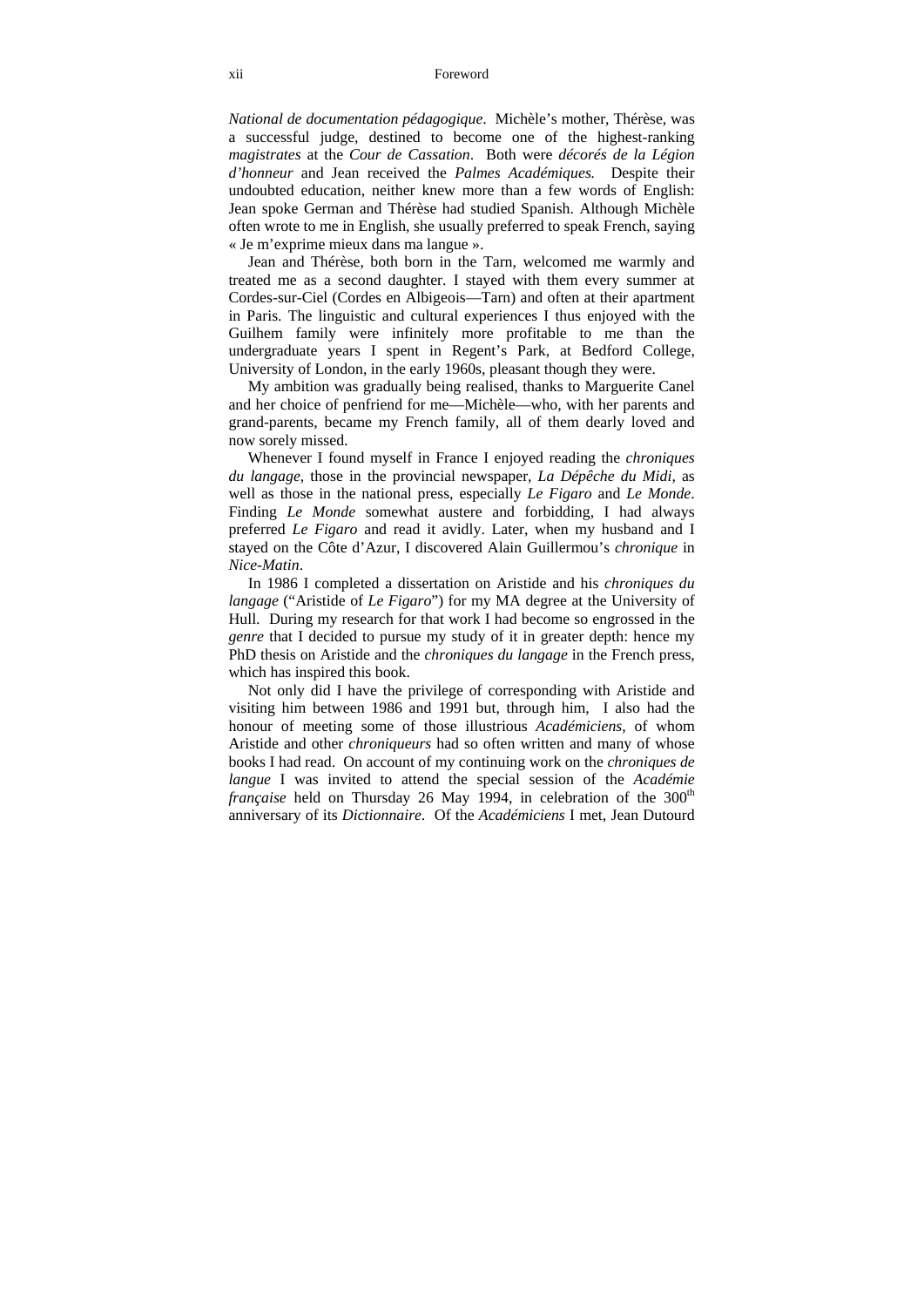was the wittiest and the most charming. He was a great admirer of Maurice Chapelan.

 Although these days fewer newspapers in France publish weekly language articles, the Canadian press has more than amply compensated for this deficiency. The dwindling number of such *rubriques* in France would have surprised Aristide. Faithful to the precepts of Grevisse, he often recommended *Le Bon Usage*, calling it in *Le Figaro littéraire* of 8- 14 September 1969 *vade-mecum des grammairiens*. He hinted humorously to his readers that, if people consulted that book, he and his *confrères* would soon be redundant. On 9 January 1989, wishing his readers a New Year, *bonne et heureuse*, he asked rhetorically:

*Est-ce à dire sans fautes de français? Ce serait ma mort, ressemblant dans mon boulot aux médecins et aux marchands d'armes ... Aucun risque. Dieu merci!* 

 Aristide had already remarked on 20 December 1985 that, despite the profusion of dictionaries, grammars and reference books, marketed by publishers*,*

[…] *pour réduire, dirait-on, les pauvres grammairiens dans mon genre au chômage,*

there was little likelihood of his ever losing his job: *Dieu soit loué, ce n'est pas demain la veille.* 

Yet, who would have believed that within another couple of decades the situation could have changed so much?

 Having given an account of how I came to be so interested in French grammar and the *chroniques du langage*, it is now my great pleasure and privilege to offer you, the reader, a glimpse into the gifted man, Maurice Aristide Chapelan, and his work.

 *Bonne lecture!*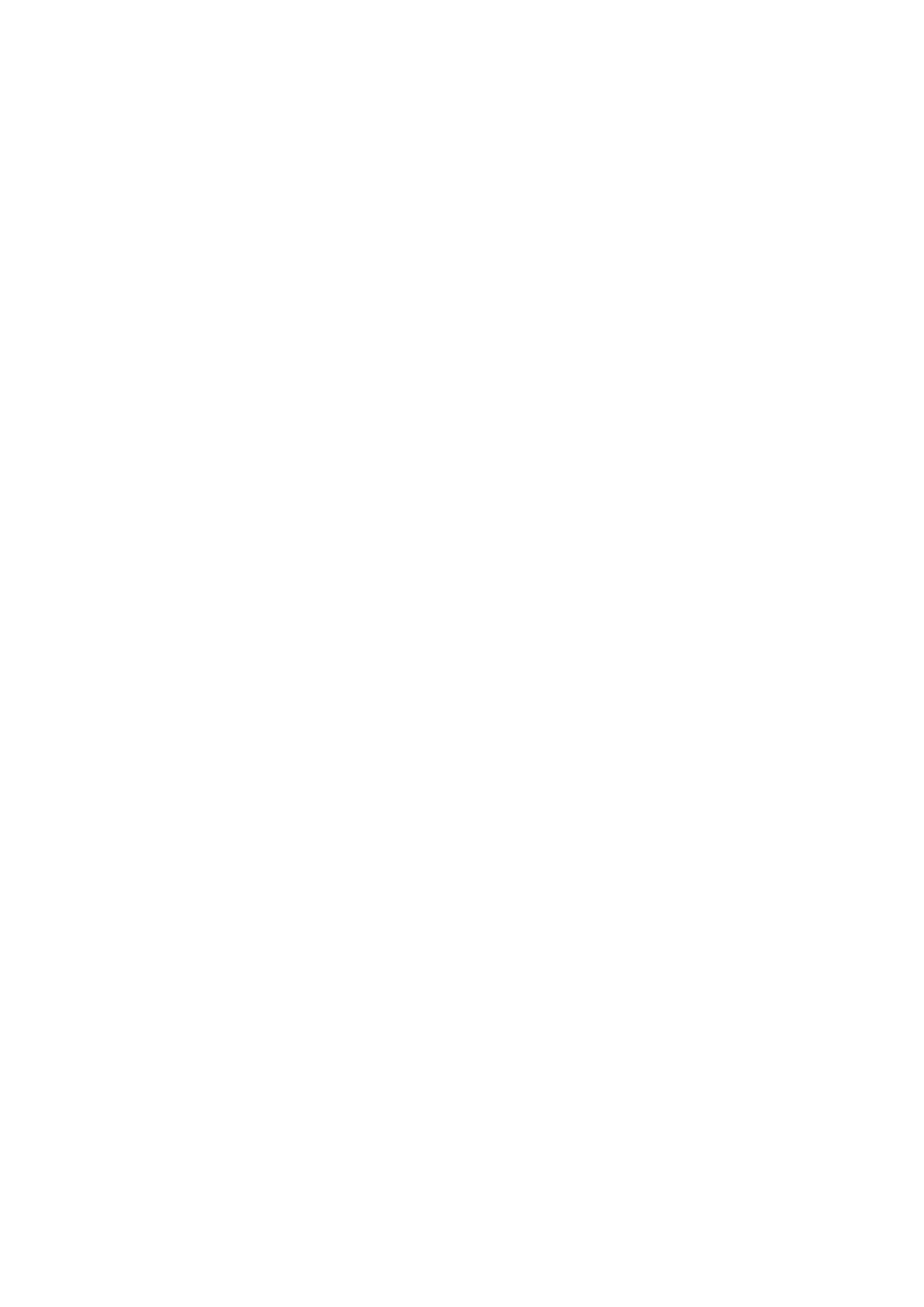## ACKNOWLEDGMENTS

Shortly after Aristide's death in March 1992 I was privileged to lead a seminar at the University of Hull, where I found enthusiasm and support for the research I had so far completed in preparation for my doctoral thesis.

 Among those present on that occasion, I wish to thank Professor Pauline Smith, Professor Brian Rigby and Mr Douglas Jamieson for their positive reception and approval of my project.

 I completed the thesis in November 1993 and was awarded the degree of Doctor of Philosophy in June 1994.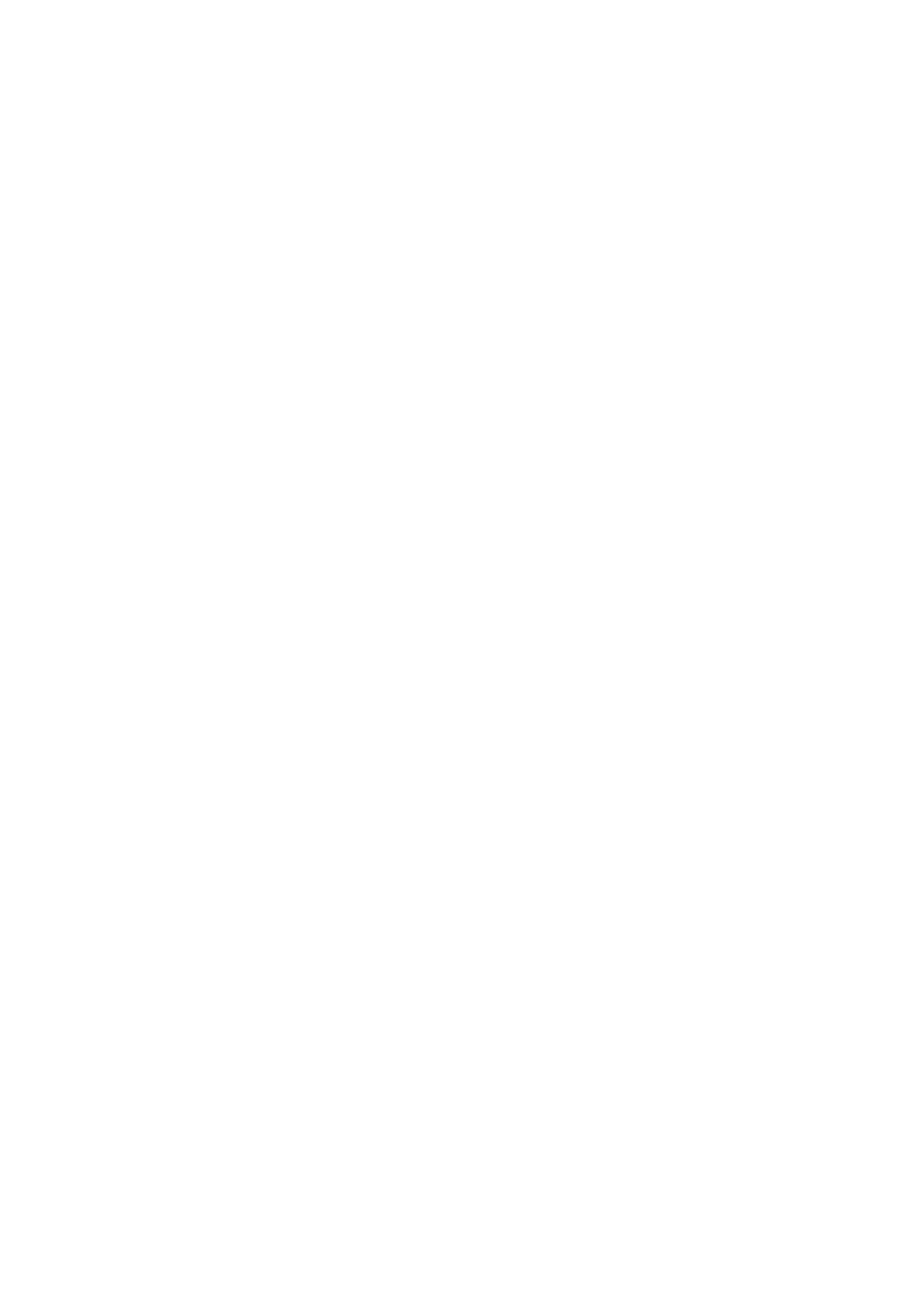## **INTRODUCTION**

### ARISTIDE OF *LE FIGARO*

Although my study is primarily of Aristide's *chroniques de langue* in *Le Figaro, frequent reference will be made to the work of his predecessors and* contemporaries—grammarians and fellow-*chroniqueurs*, at *Le Figaro* and elsewhere, as well as prominent authors, including members of *l'Académie française,* such as Jean Dutourd and Jacques Laurent.

 Maurice Aristide Chapelan became Aristide of *Le Figaro*, the celebrated newspaper grammarian, on 1 April 1961, having worked for *Le Figaro* and *Le Figaro littéraire* since 1948. His language articles appeared on a weekly basis for over thirty years, until shortly before his death. During the period 1971 to 1986, when there was no *Figaro littéraire,* Aristide's *chronique de langue* appeared in *Le Figaro* itself, as was the case in later years when he wrote an extra article during the summer holidays. Certain writers, such as Harmer (1979: 11) and Cellard (1982b: 54), did not realise that, when *Le Figaro littéraire* ceased publication, Aristide's *chronique de langue* was simply transferred to the main newspaper. On the return of *Le Figaro littéraire* in 1986, this time as a weekly *supplément* rather than an independent *hebdomadaire,* Aristide's article was naturally moved back to its former place.

 In my quest for more information on French *chroniqueurs* and their history, I wrote personally on several occasions to Alain Guillermou, both at his Paris address and at *Nice-Matin,* and to Pierre Bourgeade at *Le Figaro*, but to no avail. Other letters addressed to French newspapers, rather than to individuals, with the exception of *Le Figaro, Le Monde* and *Nice-Matin,*  were left unanswered. Of several sent to Monsieur Quemada at the *Institut national de la langue française*, part of the *Centre national de la recherche scientifique* in Nancy, only one received a reply, which gave me the title of a book, *Le Roseau vert : chroniques de langage*, by Albert Doppagne (1985) which was unfortunately concerned solely with the Belgian press and was in any case out of print. He also mentioned two or three *mémoires,* again relating to *chroniques* in the Belgian press, written by students at the Catholic University of Louvain. Very little appeared to have been written about the *chroniques de langue* in the French press.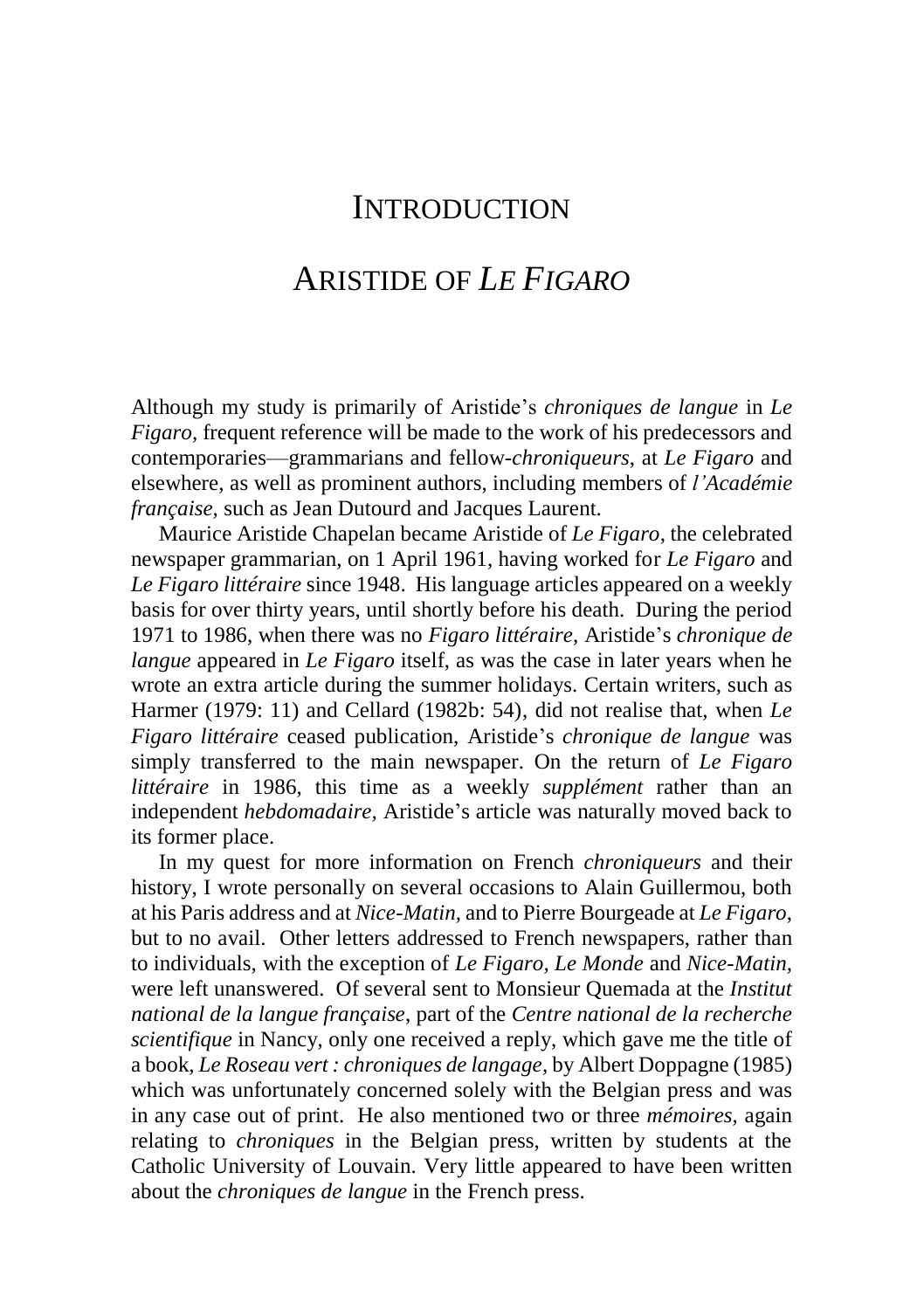#### 2 Introduction

 After long and painstaking searches through the Modem Language Association of America publications database, exhaustive explorations at the *Bibliothèque nationale* and the *Centre Pompidou*, between 1985 and 1992, and extensive study of available works of reference, I found the following: the two volumes of Quemada's own *Bibliographie des chroniques de langage* (1970 and 1972), covering the period 1950 to 1970, a *mémoire de fin d'études* by Philippe Commère, a graduate of the *Institut national des techniques de la documentation*, which is little more than a list of the *chroniques de langue* of the early 1960s, and two separate chapters by Jacques Cellard, at the time *chroniqueur* at *Le Monde*, the first entitled *Les Normes de la communication informative,* in the periodical *Le français dans le monde* (May-June 1982), and the second bearing the title *Les chroniques de langage,* in the book *La norme linguistique,* edited by Édith Bédard and Jacques Maurais (1983). I myself presented a study of some of Aristide's *chroniques* as a Master of Arts dissertation at the University of Hull in 1986 and in 1994 submitted an in-depth account of the work of Aristide and some of his predecessors and contemporaries as a thesis for the degree of Doctor of Philosophy at that same university. Despite the paucity of work devoted to the *genre*, references to language articles appear quite often, for example in the writing of Sverker Bengtsson (1968), André Martinet (1969), Lewis Charles Harmer (1979) and Nicol C W Spence (1976), and, as would be expected, in the work of those who are themselves *chroniqueurs,* among whom we find René Georgin, Marcel Cohen, Robert Le Bidois, Jacques Cellard and Maurice Chapelan himself.

 Since the man and his work are inseparable, whether as the *chroniqueur,*  Aristide, the prose writer, poet and literary critic, Maurice Chapelan, or the author of *romans galants,* Aymé Dubois-Jolly, I consider it both useful and desirable to offer some personal glimpses of Chapelan, not only as an author at work in his preferred surroundings but also as a private individual and friend.

 My husband and I had the pleasure of meeting Maurice Chapelan on many occasions between July 1986 and September 1991, and I corresponded regularly with him, our letters helping to forge a warm friendship. Apart from his *compagne*, Jeanne Cressanges, I am probably the only person to have had such a deep understanding of this writer, a man who was essentially *solitaire* and as he wrote in his *Amours, Amour* (1967: 57):

*Casanier, et de plus en plus. Parce que j'aime à voyager en moi-même et que pour ce genre de voyage on est mieux assis chez soi.*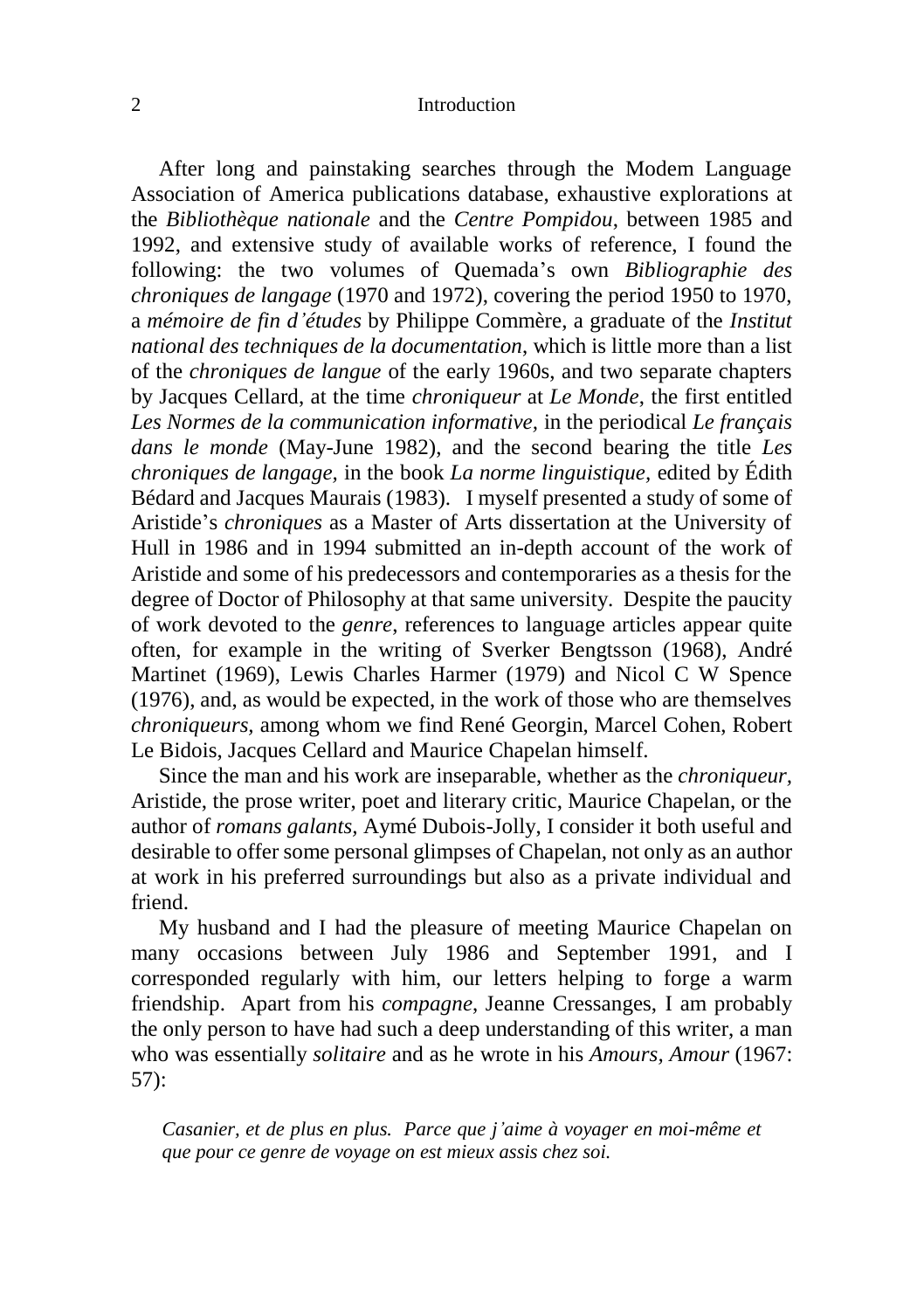I was fortunate in being able to observe him at work and honoured to be privy to some of his innermost thoughts. It is hoped that the personal insights contained in this book will not only enhance appreciation of Maurice Aristide Chapelan as a writer but also shed light on his *modus operandi* as a *chroniqueur de langue.*

 Having already learned something of Aristide and *les chroniques de langue* in the French press through my previous studies and having met him on numerous occasions, I naturally wished to extend the scope of my work, first as an academic pursuit and then as a more public acknowledgment of Aristide's contribution to the literary and linguistic world.

Chapter One of this book concerns Aristide—Maurice Chapelan—the man and his work, *l'homme et l'œuvre*, his life, character and reputation, showing how he came to love and respect the French language.

 In Chapter Two, although the emphasis is still on Aristide, I refer to the main newspaper grammarians since Abel Hermant (*Monsieur Lancelot* of *Le Figaro* and *Le Temps,* the forerunner of *Le Monde)* and mention other predecessors and contemporaries, including also his principal successor, Claude Duneton. At the same time I endeavour to establish the nature and purpose of the *chroniques de langue,* which undoubtedly reflect both the state of the language and the current linguistic preoccupations.

 Aristide often appears to be leading—or at least supporting—some campaign or other, for instance against the use of *nominer* instead of *nommer* and the frequent confusion of *envahir* and *investir*, and is sometimes perceived as waging a war by many of his readers, who repeatedly call on him to intervene in the battle. Most of his correspondents, however, simply wish him to remind them of long-forgotten rules or to settle a linguistic argument.

 It might be tempting to assume that Aristide's *chroniques* consist of his own ideas and that he falsely claims to have received letters from readers, requesting him to answer queries, when all the time the questions are of his own invention. I can personally refute any such assumption, having seen Aristide's voluminous post from readers and observed how, more often than not, he chose to base his *chroniques* on items from their letters. Bourgeade's readers likewise determined much of the content of his *chroniques* in *Le Figaro Magazine,* as is clear from the letters he published in his *Chroniques du français quotidien* (1991).

 Also in Chapter Two I consider the manner of composing columns of the *genre*, as well as the titles of the *rubriques,* the pseudonyms of their authors and the kinds of metaphor common to most *chroniqueurs*. I shall note, too, the differing linguistic attitudes of *chroniqueurs,* from the extreme purism of the conservative Abel Hermant to the almost subversive laxism of the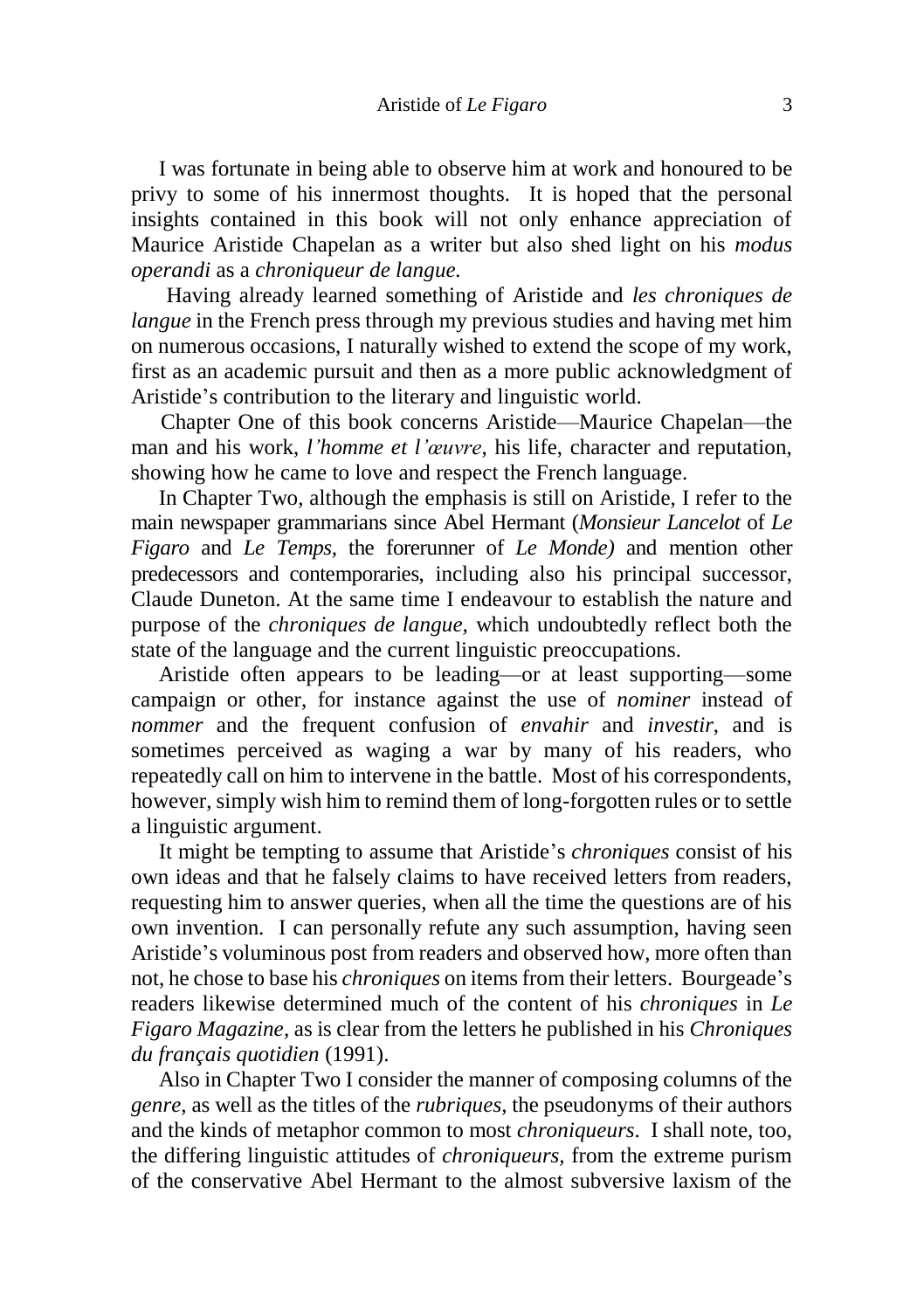#### 4 Introduction

communist scholar Marcel Cohen, and we shall see to what extent the stance of the *chroniqueur* conforms to the character of the newspaper for which he writes, and whether, for example, he will be more or less likely to defend the norm and proscribe, prescribe or describe *l'usage.* The stance of the *chroniqueur* will, of necessity, reflect the interests and attitudes of both the publication for which he works and the readers for whom he writes, those who, indirectly, pay his salary.

 The first two chapters are followed by consideration of some of the main concerns of the *chroniqueurs de langue*; hence Chapter Three deals with linguistic rules and norms and provides a brief survey of the history of the concept of *le bon usage,* with particular reference to Vaugelas. Chapter Three considers also the seminal work of Grevisse, *Le Bon Usage,* and shows how Aristide and most other *chroniqueurs* uphold and promote the accepted norms, their desire being to defend the French language by controlling the pace of change, if not rejecting change itself. In this respect they may be regarded as working hand in hand with *l'Académie française*  and such organisations of guardianship as the Association *Défense de la langue française.* 

 Subsequent chapters concern spelling, especially the vexed question of reform, and I examine Aristide's apparently inconsistent views on the subject. As Cellard confirms in « Les chroniques de langage » (in Bédard et Maurais 1983: 660) and as I myself have observed in Aristide's articles, spelling reform is a recurring theme. I seek to assess the significance of Aristide's particular contribution to the debate of 1990 on the proposed *Rectifications* and observe how he holds up to ridicule the perpetrators of spelling mistakes in official documents.

 In the following chapters I consider the domain of syntax and such matters as tense sequence, *la concordance des temps*, and the use of the imperfect and pluperfect subjunctive. Again we shall see how Aristide highlights the points he is raising by making fun of people in authority who commit elementary errors. Agreements of all types will be treated separately, since they belong to two domains: that of spelling proper, *l'orthographe d'usage*, and that of grammar, *l'orthographe grammaticale*.

 Among other matters to be reviewed is lexis, *le mot juste*, where we shall see how Aristide tends to be more exacting about precision in the choice of vocabulary than almost any other aspect of the language. We shall later consider specialist language of various kinds as well as observing the perpetual problems of editorial interference and misprints, especially those appearing in Aristide's *rubriques*, sometimes destroying the sense of the entire column.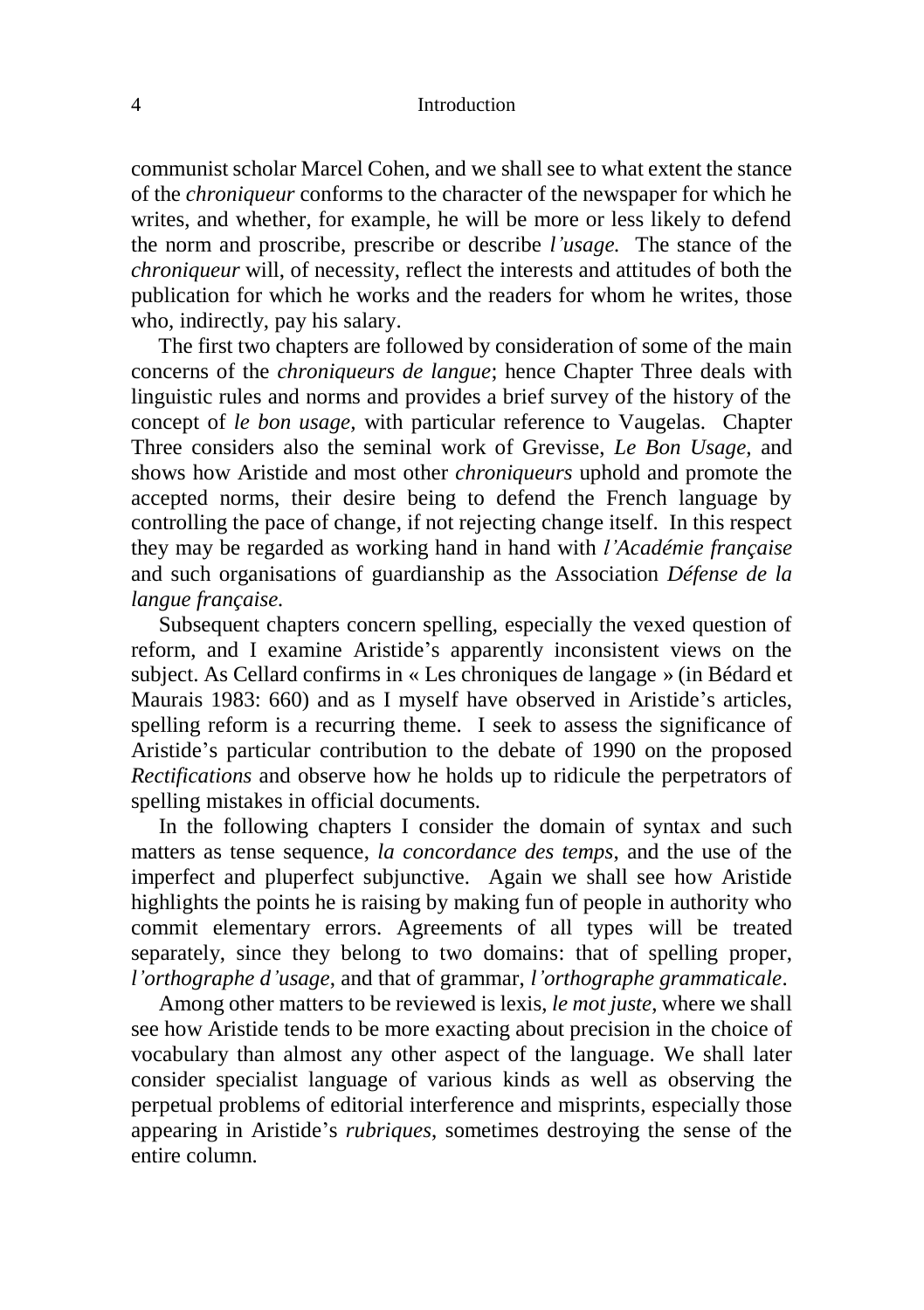Our *chroniqueur* is seen to promote the feminisation of professional titles in the face of strong objection from certain successful career women who write to him, expressing their abhorrence of such feminine forms, wishing to retain the masculine for themselves. Of these correspondents Aristide seems to despair.

 As I have sought to establish the uniqueness of Aristide's contribution, it is his perennial humour that has impressed me most strongly. He seems to write his *chroniques* primarily to entertain and amuse his readers, so that his presentation of the points of vocabulary or grammar under discussion will be all the more attractive and palatable and thus more readily assimilated.

 Maurice Chapelan's conversation never failed to amuse, peppered as it was with *propos grivois*, based more often than not on *jeux de mots* and *contrepets*: this same type of verbal humour, which as a boy he so admired in his father, is to be found in all his writing, not least in his *chroniques.* 

 Since Aristide's humour is all-pervading, there is no separate chapter on the topic; nor, in spite of the many occasions on which his readers raised questions on the subject, is there a chapter specifically concerned with pronunciation, since Aristide did not consider himself competent to pass judgment on matters of phonetics. Occasional items of pronunciation are treated, nevertheless, where appropriate, especially where mistakes betray an ignorance of etymology or when they lead to misunderstandings. I include references to the language of prominent media personalities of the day such as Ève Ruggieri, whose spoken word probably had far more impact on the general public than any written usage, given the influence of radio and television.

 As my *corpus* I have taken Aristide's later *chroniques* (almost exclusively from the period 1984 to 1992), certain other of his press articles and his published anthology of language articles, *La langue française dans tous ses débats* (1989), covering the period 1961 to 1988.

 In order to place Aristide in the context of all *chroniqueurs de langue,* I have referred to the articles of his *confrères,* former and contemporary, especially to the collections published by Marcel Cohen of *L'Humanité,*  Jacques Cellard of *Le Monde* and Pierre Bourgeade of *Le Figaro Magazine.*  Reference is made also to individual *chroniques* written by Alain Guillermou of *Nice-Matin* and Denis Slakta of *Le Monde.*

 Finally, I believe that the conclusions to be drawn from this book will indicate both the purpose and the significance of the *chroniques de langue*  in the French press and will explain, if only in part, the reasons for the gradual decline in the *genre* since the 1970s. Above all, I hope to have been able to evaluate the particular contribution of Aristide, for so long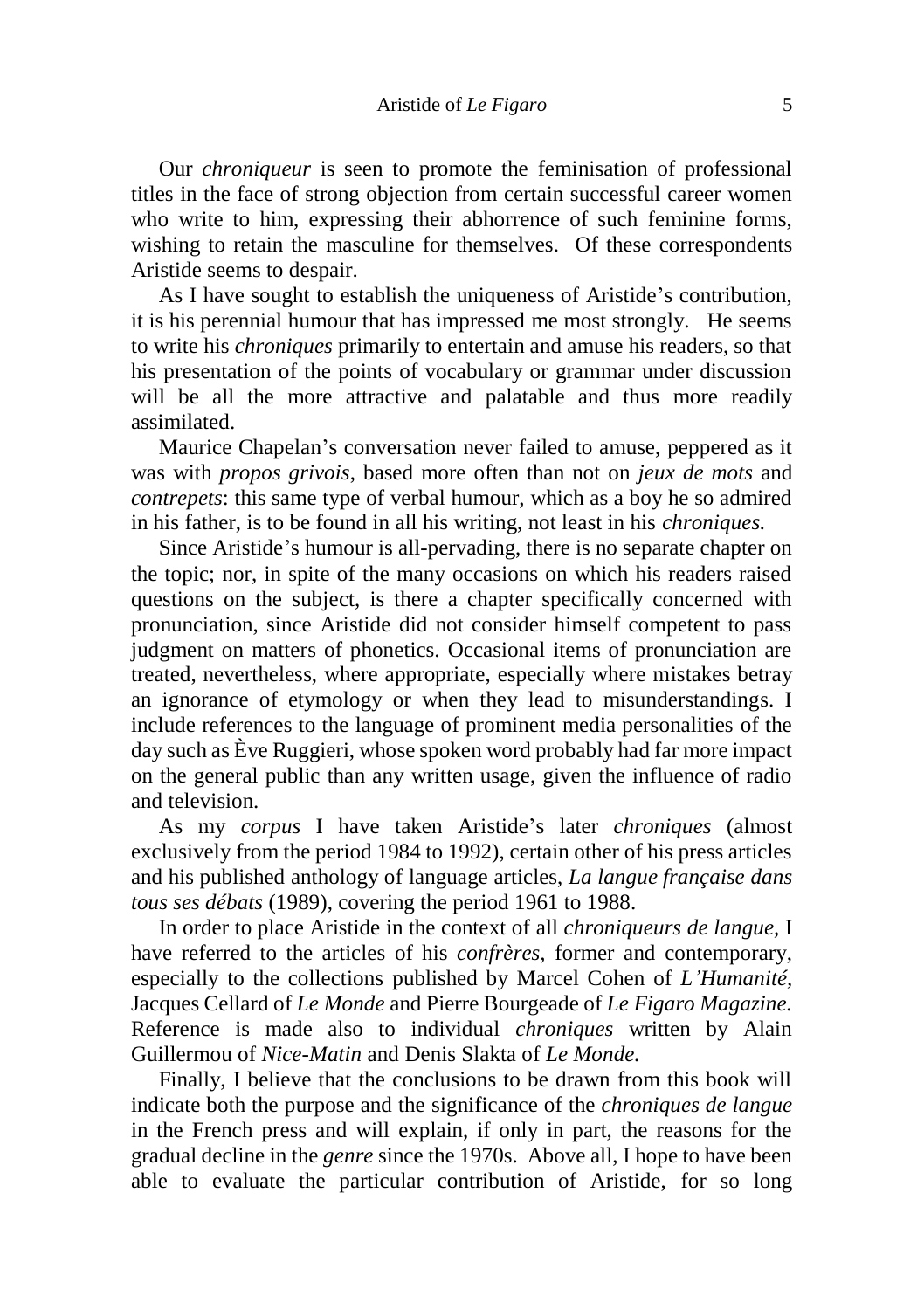#### 6 Introduction

*chroniqueur* at *Le Figaro*, whose influence on the French language was, I feel sure, not inconsiderable.

 It will be seen that all quotations from the conversation or the works of Maurice Chapelan or from the *chroniques* of Aristide, including those I have indented, appear in italics.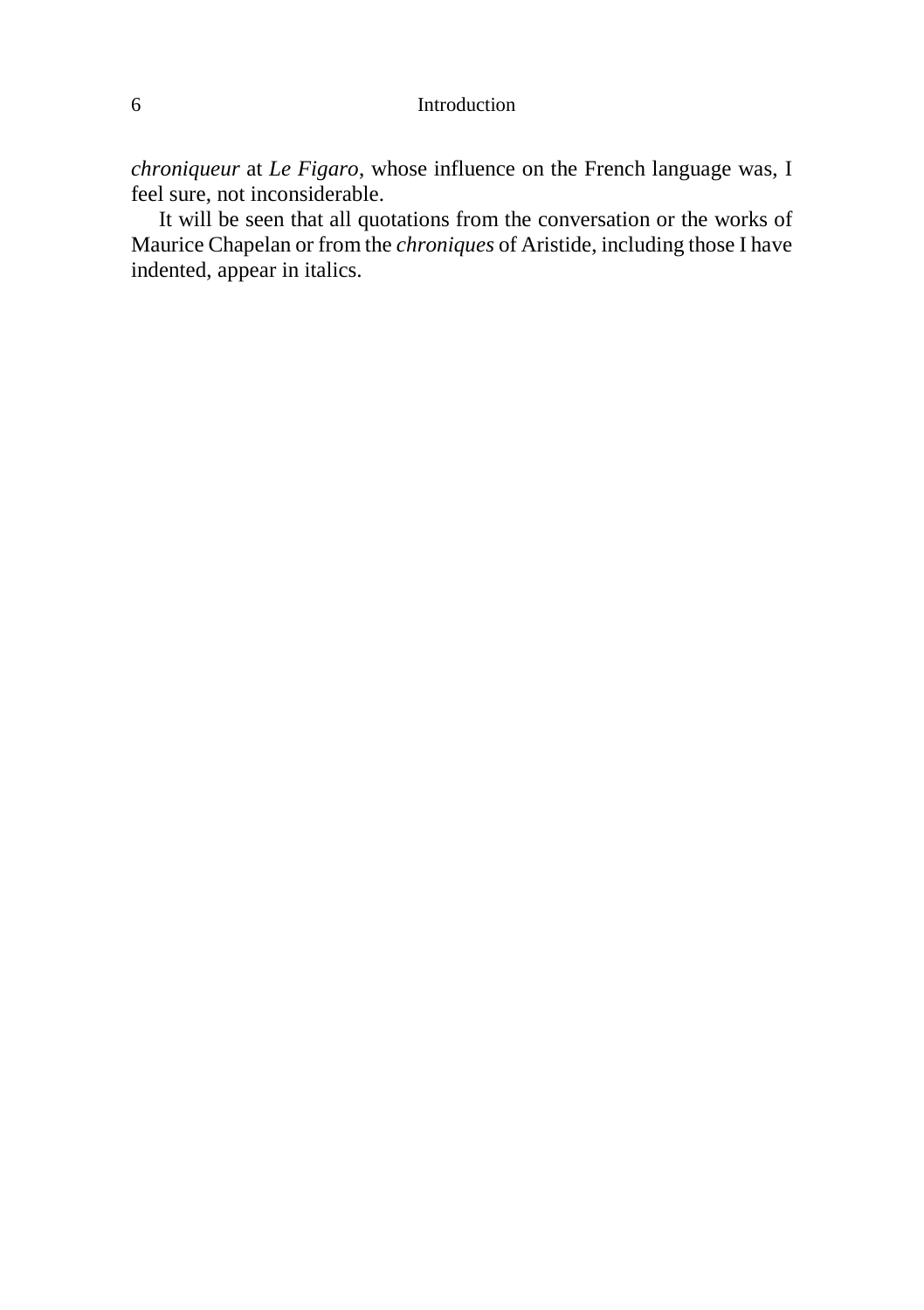## CHAPTER ONE

## ARISTIDE : *L'HOMME ET L'ŒUVRE*

#### **Personal Reminiscences**

There being no reply to the letter I had sent to Aristide in October 1985, I wrote to him again in January 1986, enclosing a photograph and a *curriculum vitae.* He replied charmingly, both privately (23 January 1986) and publicly (10 February 1986), using a degree of poetic licence when he informed his readers:

*Surprise bien agréable pour mon quatre-vingtième anniversaire (1 er janvier) : une lettre de femme—et d'Angleterre.* 

The letter to him, addressed to *Le Figaro*, had not in fact been posted until 5 January. Aristide's personal reply was to be the beginning of a long correspondence, all the more precious as Chapelan states in his *Lire et écrire*  (1960: 200) and elsewhere that he seldom, if ever, wrote letters.

 Our first telephone conversation took place on 19 August 1986, the day before our meeting. When I introduced myself and asked whether he was Madame Cressanges the peals of laughter were almost deafening. He sounded exactly like a woman: he knew it and took advantage of it, saying that it made life easier for him when ordering a taxi or flowers or buying a theatre ticket. He was in fact rather difficult to understand on the telephone, as not only did he speak very rapidly and in a high-pitched yet slightly husky voice but also laughed and joked all the time.

As Jean Dutourd wrote of Aristide in his letter to me (11 April 1992):

Nous nous téléphonions de temps en temps et j'entendais toujours avec joie sa voix perchée, ses rires et ses plaisanteries grivoises.

In the flesh, his voice, though light—*j'ai la voix couverte, et, j'ajoute, la voix seulement*, as he commented in his *Radioscopie* programme (28 May 1975)—was unmistakably masculine.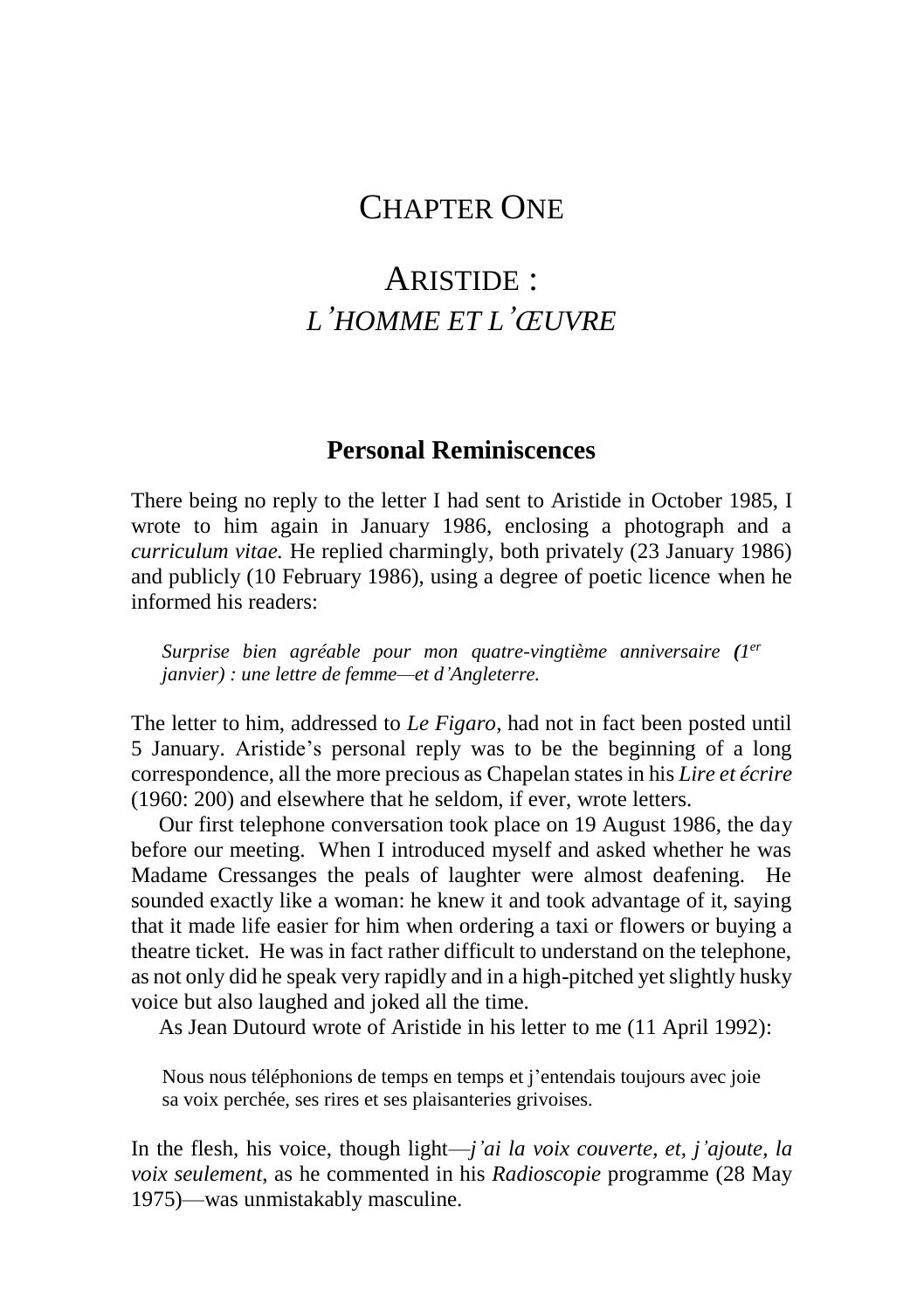We therefore first met on 20 August 1986, following a correspondence of some eight months, during which time he had sent me copies of his books. Subsequent visits to him were made at least once a year from 1987 to 1991. On each occasion two or three meetings were arranged. Sometimes Jeanne Cressanges would prepare a meal for us all, though at other times we ate at one of the restaurants in Coye-la-Forêt, where Aristide regaled the proprietors with stories of how he spied for the Russians and had a mistress in England. From 1990, however, when his health began to deteriorate seriously, he preferred to eat at home, since by then he could tolerate only the plainest of food.

 Looking forward to a renewal of our acquaintance, Aristide wrote to me on 11 June 1987:

*Le temps est proche où votre visite espérée nous permettra de rire encore ensemble, si ce sacré merdier d'univers n'a pas fait explosion d'ici-là. Le Créateur, s'il en est un, c'est une ORDURE. Comme aurait dû l'écrire Racine, dans ATHALIE:* 

*Aux petits des humains il ôte la pâture Et sa rigueur s'étend à toute la nature. Cela pourra vous être un inépuisable sujet d'homélies dominicales. Amen.*

 The quotation from Racine, a pastiche of *Athalie* (11.7. 647), the correct form of which he uses in *Le confesseur confessé* (Aymé Dubois-Jolly, 1981: 202), is typical of his irreverence and provides a useful illustration of his refusal to believe in a deity who allows evil of every kind, sickness, misery and calamities, such as floods, earthquakes, drought and famine, to befall his creatures.

 Despite his poor health, Aristide had a long life. As a child and young man he had been so seriously ill with asthma that he had not been expected to live; indeed it was a matter of constant surprise and delight to him that he had reached the age of eighty. His sight was poor, owing to cataracts and blocked tear ducts, and he had a long-standing prostate problem as well as a spastic colon. He prided himself on the fact that much of his medication was of his own choosing: herbal teas, infusions of various seeds and peppermint indigestion tablets.

 Aristide could not tolerate extremes of temperature and was therefore at his happiest in the spring and autumn. From December to March he was recurrently ill with depression. In his Christmas 1986 greeting he wrote: *C'est ma période de déprime annuelle ...* World events used to depress him: every flood, famine and war he interpreted apocalyptically. Even a harsh winter would make him think of the end of all things, as he wrote to me on 14 April 1988: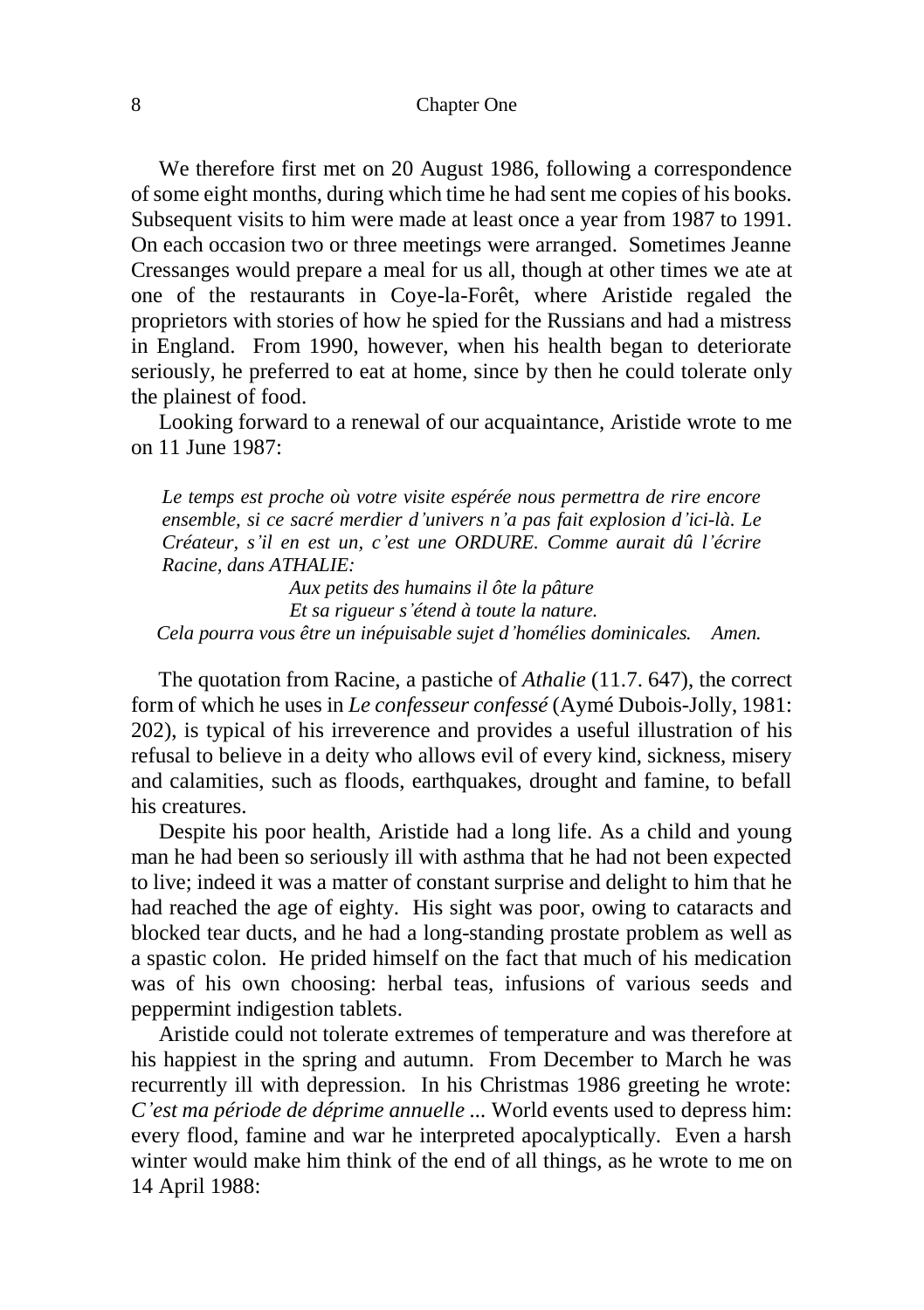*J'ai beaucoup pensé à vous durant cet hiver affreux. Si j'avais la foi, je croirais que c'est la fin du monde. Ce ne serait pas une grande perte...*

 His prostate trouble became much worse in January 1990 and he underwent a prostatectomy at the end of that month at Épinal, where almost all his treatment was to take place, since his friend, Jeanne Cressanges, lived there. He had a further operation in May 1991, when the doctors assured them both that Maurice was not suffering from cancer. He was in fact eventually to die of the secondary effects of that undiagnosed cancer, a disease which became only too apparent to the doctors attending him in November 1991, when Jeanne was informed that he had only a few months to live.

 Our final meeting was in September 1991, after which date he was to send me only four more letters, the last being in early December, when he sent Christmas greetings on a card bearing a painting by Grandville with the title « Quand le diable devient vieux il se fait ermite ». This title had added poignancy for me, since Aristide had once jokingly referred to himself in a letter as *le Diable* and had even signed a copy of his self-portrait thus. The Grandville picture, too, was especially meaningful, as it shows the Devil kneeling beneath a crucifix, since, as we know, Aristide was not a believer: he hated the Church and mistrusted all clerics. Apologising for being unable to respond to my request that he should verify some details regarding the history of *Le Figaro*, he wrote as the final paragraph of his card:

*J'espère quand même te revoir dans ce monde-ci—ou alors que ce soit en Enfer !*

 Aristide joked almost to the end of his life, according to Jeanne Cressanges, who, having nursed him for many weeks in Coye-la-Forêt, reluctantly had him admitted to hospital, where she visited him daily until he died. She found my last letter to him lying open at his bedside on the day of his death.

 His letters, affectionate and amusing, occasionally expressed care and concern. As he had arranged to have posted to me on 14 March 1989 the very first copy of his published collection of language articles, *La Langue française dans tous ses débats*, he was concerned at receiving no acknowledgment of the parcel, wondering whether my husband and I were both well. He wrote on 18 April:

*Il y a tant de troubles du temps et des temps, tant d'horribles catastrophes dans tous les domaines, moi-même ayant été assez souffrant, que j'ai hâte d'être rassuré sur vous.*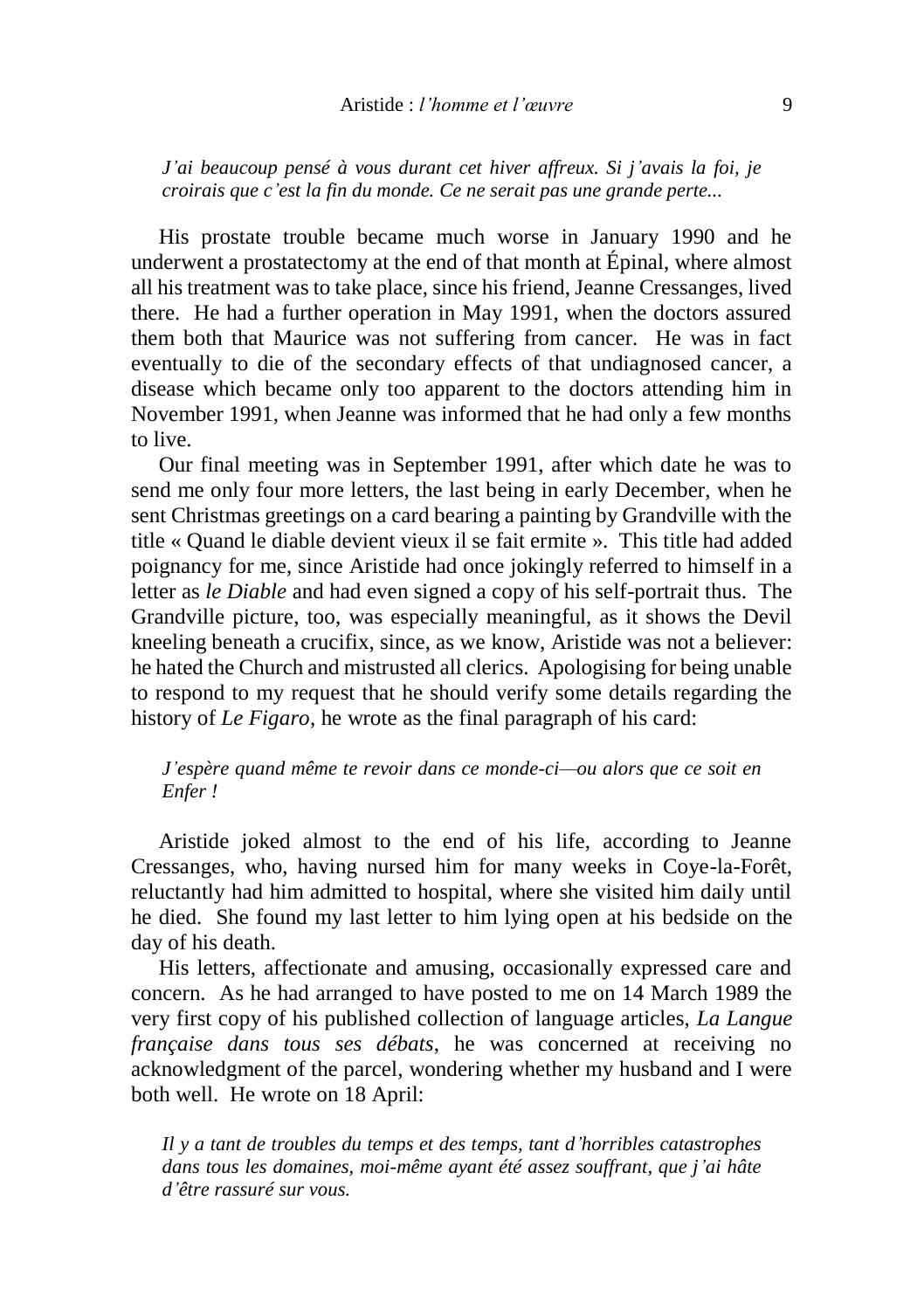In fact the book had not arrived, as it had not been sent: Aristide kindly arranged for Bourin to post a copy to me, as a matter of urgency.

 Some of his letters contain interesting examples of alliteration and puns, and sometimes include items of original poetry, usually, but by no means always, of the *polisson* type. A copy of the poem dated 29 October 1987 was sent to me by Jeanne after Aristide's death, a copy identical in all respects to the one I had received from Aristide at the time, with the exception of the first line: he had opened with *My dear and great Lady*  instead of *My dear and great Mary* and had given it a title: *À une Anglaise.*

 There are also differences between the poem he recited and dictated to me in June 1991 and the version sent by Jeanne to *Le Figaro* after his death. The main difference may be explained by the fact that as he grew more aware of the progression of his illness he realised that death could not be far away and added a stanza with a more explicit reference to dying. The longer version is dated 11 December 1991, nine days after he had written the Christmas card in which he seemed to be hinting strongly at his imminent death. The later poem also contains one or two minor changes in vocabulary: for example, *merle* replaces *oiseau,* a substitution affecting the metre. These verses are to be found in the Appendix.

 Although always more than happy to recite his poems and to read out his articles, Aristide hated being photographed and recorded; nevertheless I succeeded in taking one or two photographs of him where he is not grimacing. On only one occasion did he allow himself to be recorded and then spoke so softly that his voice is barely audible. He later sent me a cassette-recording of himself reading some of his own poetry, *Quatrains de sable.* Even more surprising than his reluctance to be recorded was his refusal—most of the time—to discuss grammar. In his letter of 26 September 1986 he wrote: *Et n'oubliez plus que je me refuse, avec vous, de parler grammaire !*

 Despite this fact, the conversation at mealtimes inevitably turned to matters of language. One day Aristide provoked a discussion concerning the grammatical correctness of such a construction as: *Je nous mets là, mon chéri*, as a hostess might say to her husband when planning the seating for a dinner party. On another occasion the topic concerned interrogative sentences without inversion, dear to Aristide, who frequently asked *C'est quoi, ça ? Tu fais quoi ? Tu vas où ?* When someone complained: « Ce n'est pas français » he replied trenchantly: *Mais si, c'est français, puisque ça se dit ! Il faut que la langue bouge.* He sometimes expressed this kind of tolerance in print, for example in his *chronique* dated 10 September 1990, *Vertes et pas mûres*, when he wrote of « *Tu vas où ?* »: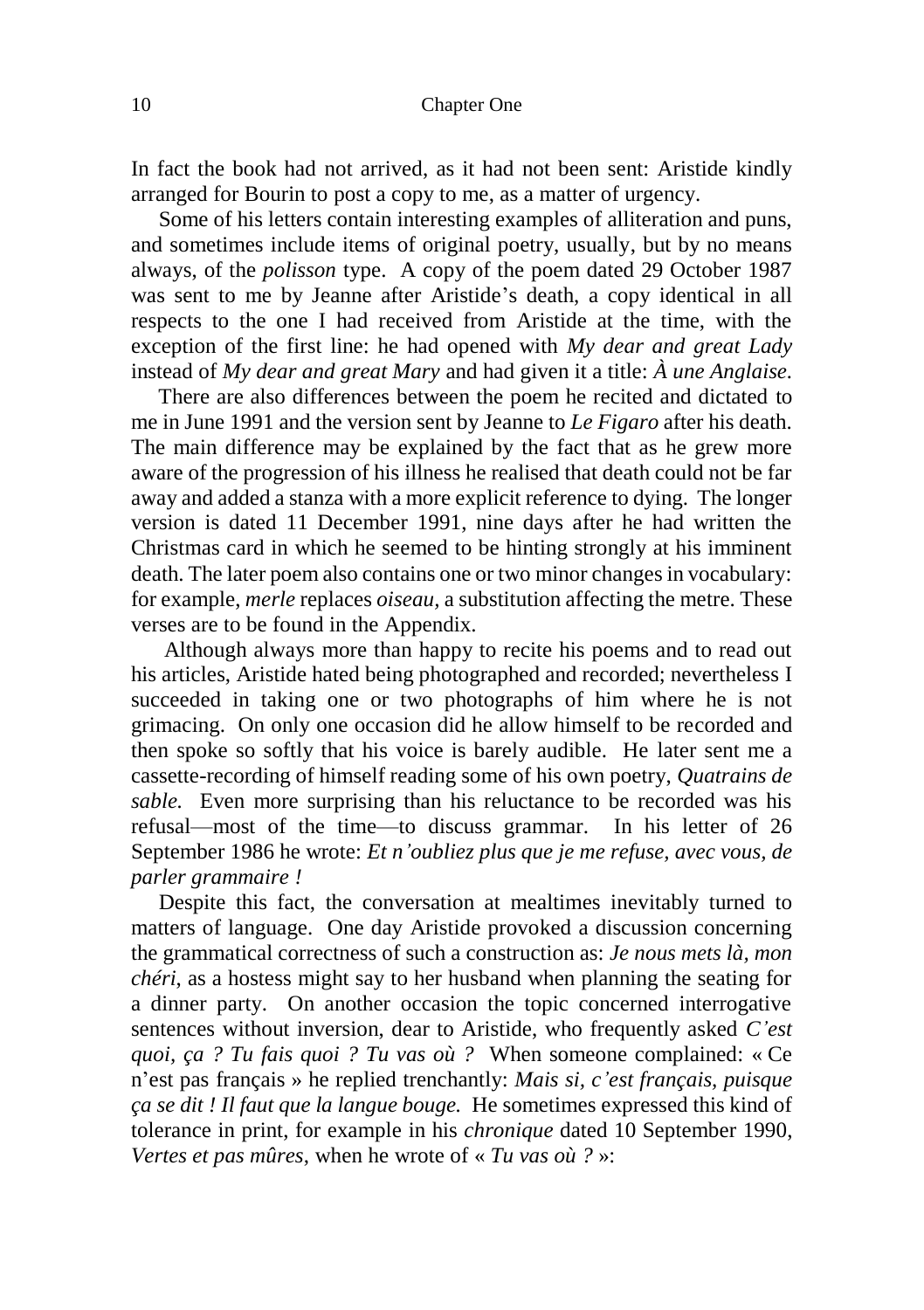*Eh bien, je ne juge pas cela désastreux et trouve même dans la position inversée de l'adverbe de lieu et du pronom interrogatif une façon de questionner plus pressante. Que presque tout le monde aujourd'hui en use ainsi, la syntaxe française ne s'en porte pas plus mal ...*

though such an attitude was not always well received by his regular readers.

 Aristide enjoyed discussing religion, and his conversation reflected the Catholic teaching be had received during his schooling, the vocabulary of which he would richly exploit both in speech and in writing, the prime example being his Aymé Dubois-Jolly book, *Le confesseur confessé.*

 Maurice Chapelan had kept his mother's crucifix, which hung in his downstairs library, near the side-door leading to the garden. He recounted how it had been found, smothered in lipstick-stained kisses, in her hands after her death. It was the only personal possession of his mother that he had retained. As a child be had revered her and admired her for her literary art, especially for her poetry, but later in life he came to despise her as a vain, hypocritical woman and he considered her writing pretentious. In his father, on the other hand, whom he had feared and hated in his youth, he was later to find much that was worthy of respect. He writes at length about his parents and his relationship with them in his *Mémoires d'un voyou*  (1972) and in *Rien n'est jamais fini* (1977).

 Although he had been educated in Catholic schools and had been a devout little boy, he had gradually learned to loathe the Church, partly through the rigour of the imposed religious practice, partly on account of the pederastic tendencies of some of the priests and lay masters, whom it had been his misfortune to encounter during his school career, and partly through his own experience of life, which convinced him that the God of the Church, the loving Father who cares for all creation, simply did not exist. He considered that the Church, in disseminating the Christian faith, had interpreted the message of the man Jesus in a disgraceful manner. As he wrote (1967: 71):

#### *J'ai trop de respect pour Dieu—tel qu'il doit être, s'il est—pour croire ce que les prêtres en disent.*

Although be believed there was no God he always hoped that there was— *Je souhaite qu'il y ait un Dieu*—but not the God of the Church. He firmly refused to believe in a God who could create a hell and, as he said in reply to one of Jacques Chancel's questions, anyone who could seriously believe in the Devil and hell without believing in God must be mentally disturbed.

 Maurice Chapelan, who mocked the Bible and the Church, was amused by our friendship, in view of my role as licensed lay minister (Reader) in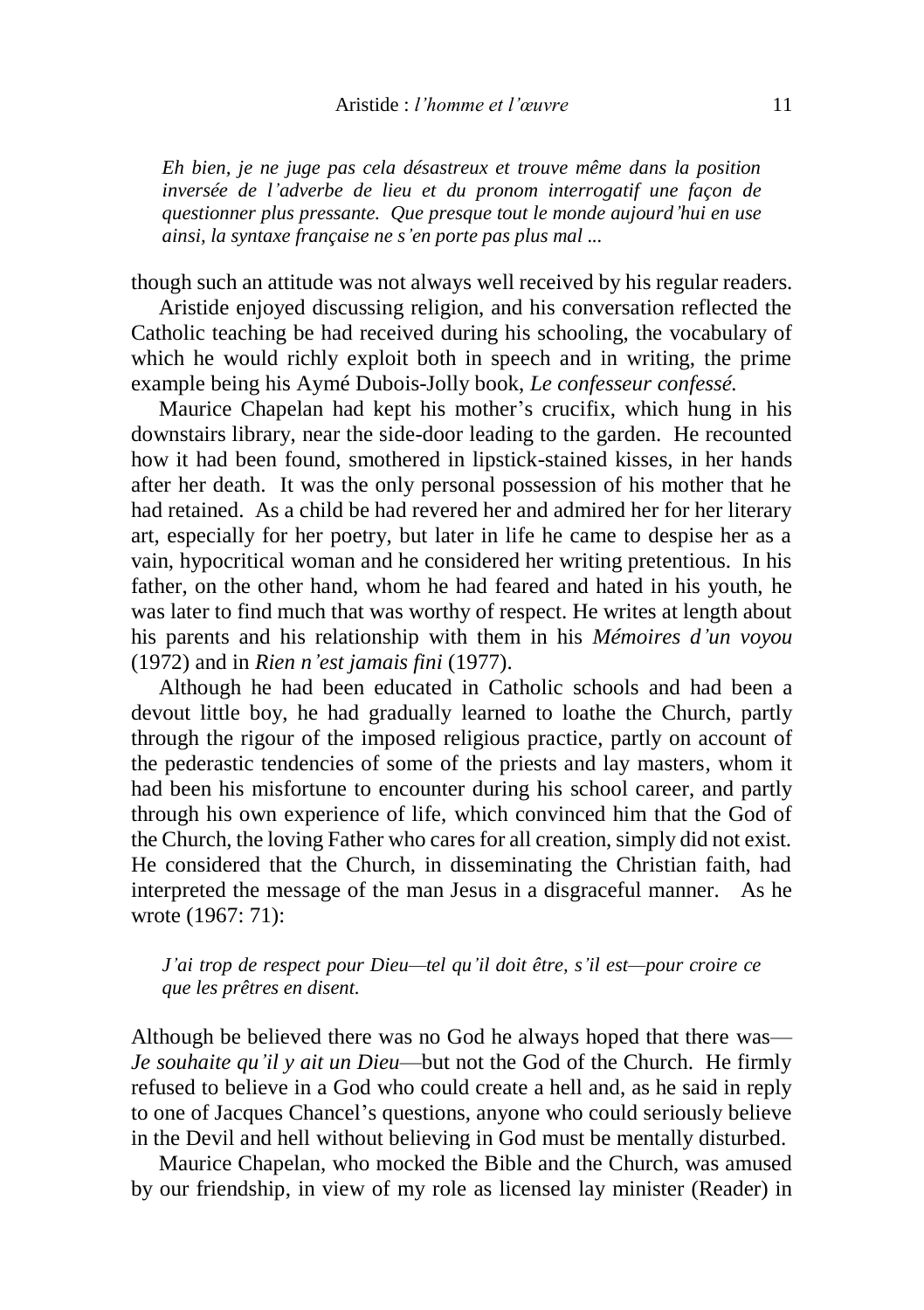12 Chapter One

the Church of England, on which subject he was outrageously, though entertainingly, irreverent, and on my other position as church organist. He loved church music, however, including the cassettes of organ pieces, hymns and other items that I recorded for him: they sometimes accompanied him as he wrote. In one of his last letters to me (13 September 1991) he said:

*Bientôt 86 ans, c'est lourd à porter, et mon travail en souffre. Mais je rêve, chaque soir, à nos chaleureuses et « savantes » rencontres, en écoutant parfois l'une ou l'autre de tes merveilleuses cassettes.*

 On the day of our first meeting, Maurice Chapelan had declared: *Je suis anarchiste en tout, sauf en grammaire,* a claim strongly endorsed by Jean Dutourd in his obituary of Aristide, published in *Le Figaro* on 25 March 1992, where he writes: « Il était l'irrespect fait homme, sauf pour deux choses : la grammaire et l'amour ».

 Aristide loved the French language and admired all writers who respected its clarity. He spoke with enthusiasm of Paul Valéry, with whom as a fellow*-méridional* he felt a particular affinity, Jacques Chardonne, who had mentioned him in his *Propos comme ça* (1966), Léautaud and Jouhandeau, both of whom he had known well, Max Jacob, whose style he revered, Maine de Biran, the philosopher and diarist, and Joubert, who, in the front rank of *pensée*-writers, was a master of the aphorism, a *genre* dear to Aristide, as his prose works demonstrate. He reminisced, too, about his former colleagues and associates: Bernard Grasset, Bernard Privat, Maurice Noël and, finally, Yves Berger, who had succeeded him at Grasset as *Directeur littéraire*.Among the many foreign writers he admired were John Galsworthy and Cyril Connolly, and he acknowledged the special debt he owed to Lichtenberg, who, as another accomplished writer of aphorisms, had had a major influence on him.

 Among his literary friends and acquaintances he included Jean Dutourd, with whom he never tired of bantering, Jean Guitton, whose religious philosophy he could not share but whose writing he admired, Michel Déon, Michel Tournier, Jean-Louis Curtis, whom he knew particularly well through his friendship with Jeanne Cressanges, and Bernard Pivot, whom he held in affection and esteem. He had known Paul Robert, too, who had inscribed a copy of his book *Aventures et mésaventures d'un dictionnaire*  (1965): « À Maurice Chapelan, en gratitude et bien cordiale sympathie », and he often spoke of his fellow-grammarians, his *confrères,* especially René Georgin, Alain Guillermou, Robert Le Bidois, Jacques Cellard (on whose name he punned frequently—*c'est l'art !*) and Pierre Bourgeade.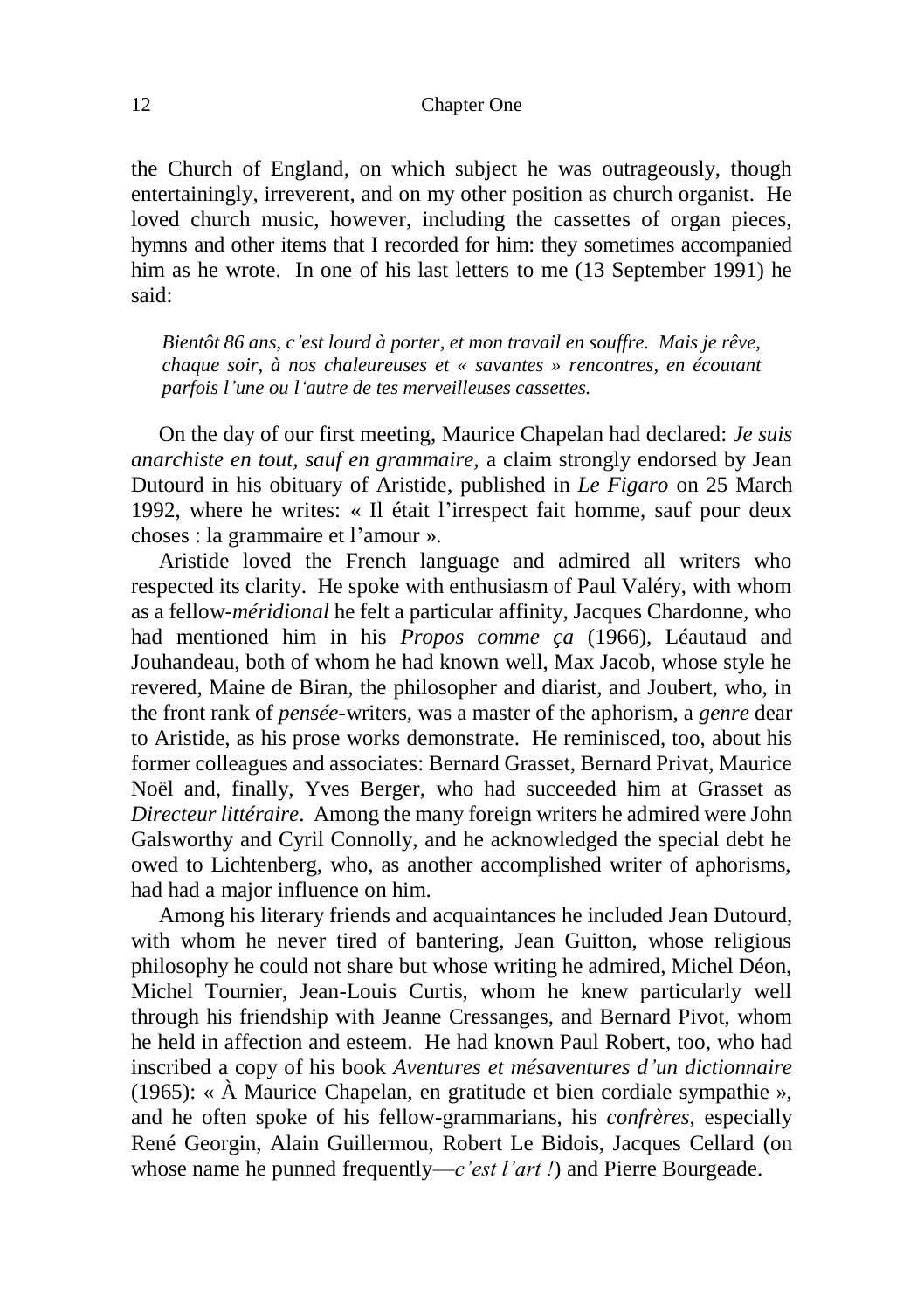When he was not regaling his audience with his *gauloiseries* he was giving accounts of his meetings and interviews with celebrities such as Colette, Brigitte Bardot and Grace Kelly, or speaking enthusiastically about the many writers he had known and about their books and, even more so, about his own, his early work, his poetry, his *chroniques de langue* and especially his Aymé Dubois-Jolly books, which he wished to see gracing his book-shelves in an English translation to match the French, German and Dutch versions already there.

 He boasted at least three words of his own invention: *petitcoinquer,*  found in his *Ni aveugle ni sourd*, on 22 October 1990, *éminable,* which appeared in his *En être ou pas*, on 4 July 1988, and *humoraliste*, a term since used by Philippe Bouvard and others and mentioned to me in his letter of 15 May 1986, defining the kind of man he was:

*Vous avez tout deviné de moi : je suis bien un fervent d'humour noir, cette conjuration de l'horreur par le rire, ce que j'appelle un « humoraliste ».* 

It is therefore unfortunate that Jean Dutourd's tribute to Aristide *(Le Figaro,*  25 March 1992) contains a serious misprint:

Il avait inventé un mot heureux pour se désigner: *amoraliste* (*sic*), ce qui, en somme, le peint très bien.

Since in his letter to me of 11 April 1992 Jean Dutourd typed Aristide's name as Maurice Chaplan, it is possible that the mistake was his own, rather than that of the typographer. In any case, the slip is all the more unfortunate in that Aristide had applied the very word *humoraliste* also to Dutourd himself, both in his *chronique* of 24 February 1986, *Capricornus capricornum fricat,* and in his review, signed Maurice Chapelan, on 3 December 1990, of Dutourd's book *Les Pensées de Jean Dutourd*.

 The title *Capricornus capricornum fricat* betrays a surprising trait in Maurice Chapelan's character. In August 1986 he spoke to me of the supernatural and the occult, an interest he had developed following the tragic death of his twelve-year-old son, Dominique, in February 1953. He claimed that these beliefs were entirely rational *(j'en ai la preuve)* and in no way conflicted with his religious agnosticism. He had written (1967: 70): *J'appartiens à l'espèce la plus répandue : les agnostiques spiritualistes.* He believed in astrology, extra-sensory perception and spiritualism, writing about his belief in this last in his *Amoralités familières* (1964: 189-196).

 It was surprising, too, to hear such a serious-looking elderly gentleman, intellectual, and, despite himself, of almost military bearing *(je suis antimilitariste !)*, bespectacled, slim and erect, sustaining for well over an hour